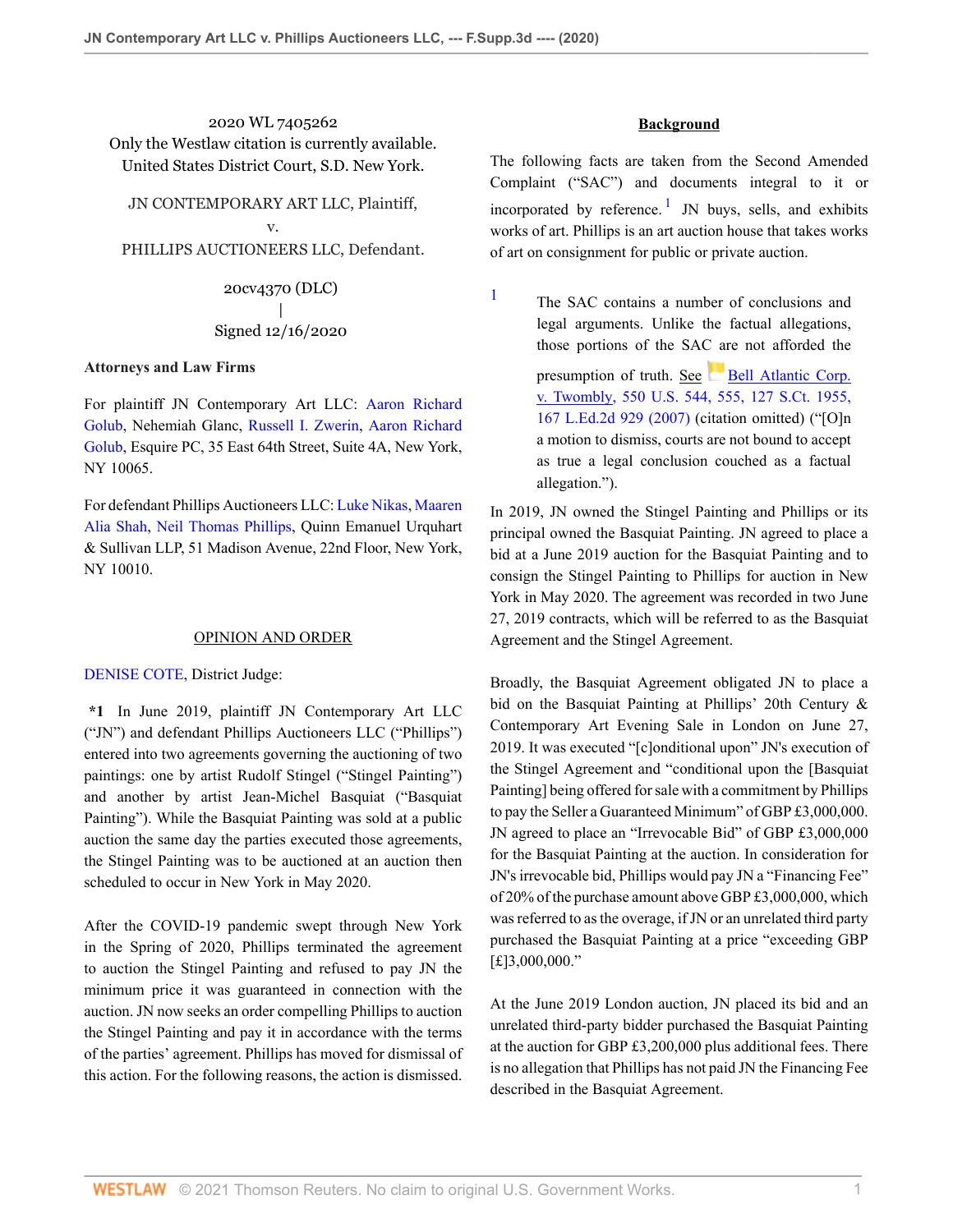**\*2** The Stingel Agreement is identified in its preamble as a Consignment Agreement, with JN listed as the Consignor, the sale date identified as "May 2020," and the Phillips Department listed as "20th Century & Contemporary Art-NY". The Special Terms listed in the preamble are a Guaranteed Minimum of "USD \$5,000,000," subject to the terms of the agreement.

The Stingel Agreement provided that the Stingel Painting "shall be offered for sale in New York in our major spring 2020 evening auction of 20th Century & Contemporary Act currently scheduled for May 2020" ("New York Auction"). JN was not permitted to bid on the painting. If the painting were not sold at the auction, Phillips would announce that "it has been 'passed,' 'withdrawn' 'returned to owner' or 'bought-in.'"

"Subject to ... any applicable withdrawal or termination provision," Phillips guaranteed that JN would receive \$5 million (the "Guaranteed Minimum") from the sale of the Stingel Painting at the New York Auction. The Stingel Agreement provided Phillips with a commission from JN equal to 20% of the amount by which the final bid price at the auction of the Stingel Painting exceeded the Guaranteed Minimum, among other things. Phillips denied that it was making any "representations or warranties to [JN] about the actual price at which [the Stingel Painting] will sell," and JN "agree[ed] not to rely on pre-sale estimates as a prediction or guarantee of the value of a Lot or the price at which it will be sold."

The agreement permitted Phillips to withdraw the painting from the auction "at any time before sale if in our sole judgment after consultation with you ... just cause exists." In that event, Phillips' "obligation to make payment of the Guaranteed Minimum shall be null and void". JN was not, however, permitted to withdraw the Stingel Painting "from sale after the date of the Agreement for any reason."

The Stingel Agreement references the schedule of the New York Auction in three additional places. If the Stingel Painting was damaged prior to the New York Auction, the Guaranteed Minimum "shall be null and void" and JN could "decide whether to withdraw the [Stingel Painting] or to include [Stingel Painting] in the next appropriate auction after restoration has been completed with mutually agreed revised pre-sale estimates and terms of sale."

The agreement also permitted Phillips to change the auction date "to a later date than May 2020" with JN's prior written consent. After explaining that the New York Auction at which the Stingel Painting would be offered for sale was currently scheduled for May 2020, it added that Phillips had

> the sole right in our reasonable discretion, and as we deem appropriate: (i) to select, change or reschedule the place, date and time for the auction but any change to a later date than May 2020 would be subject to [JN's] prior written consent.

Finally, Paragraph  $12(a)^2$  $12(a)^2$  $12(a)^2$  of the Stingel Agreement set forth a termination provision (the "Termination Provision"). It stated:

> <span id="page-1-2"></span>In the event that the auction is postponed for circumstances beyond our or your reasonable control, including, without limitation, as a result of natural disaster, fire, flood, general strike, war, armed conflict, terrorist attack or nuclear or chemical contamination, we may terminate this Agreement with immediate effect. In such event, our obligation to make payment of the Guaranteed Minimum shall be null and void and we shall have no other liability to you.

**\*3** (Emphasis supplied.) [3](#page-1-1)

<span id="page-1-0"></span>[2](#page-1-2)

<span id="page-1-1"></span>[3](#page-1-3)

- <span id="page-1-3"></span>The Stingel Agreement misnumbered the paragraph regarding termination rights as a second Paragraph 12. This Opinion follows the convention in the pleadings and memoranda and refers to that provision as "Paragraph 12(a)."
- The parties struck out a separate paragraph in the termination provision of the Stingel Agreement. That stricken paragraph allowed Phillips to terminate the agreement in the event the US dollar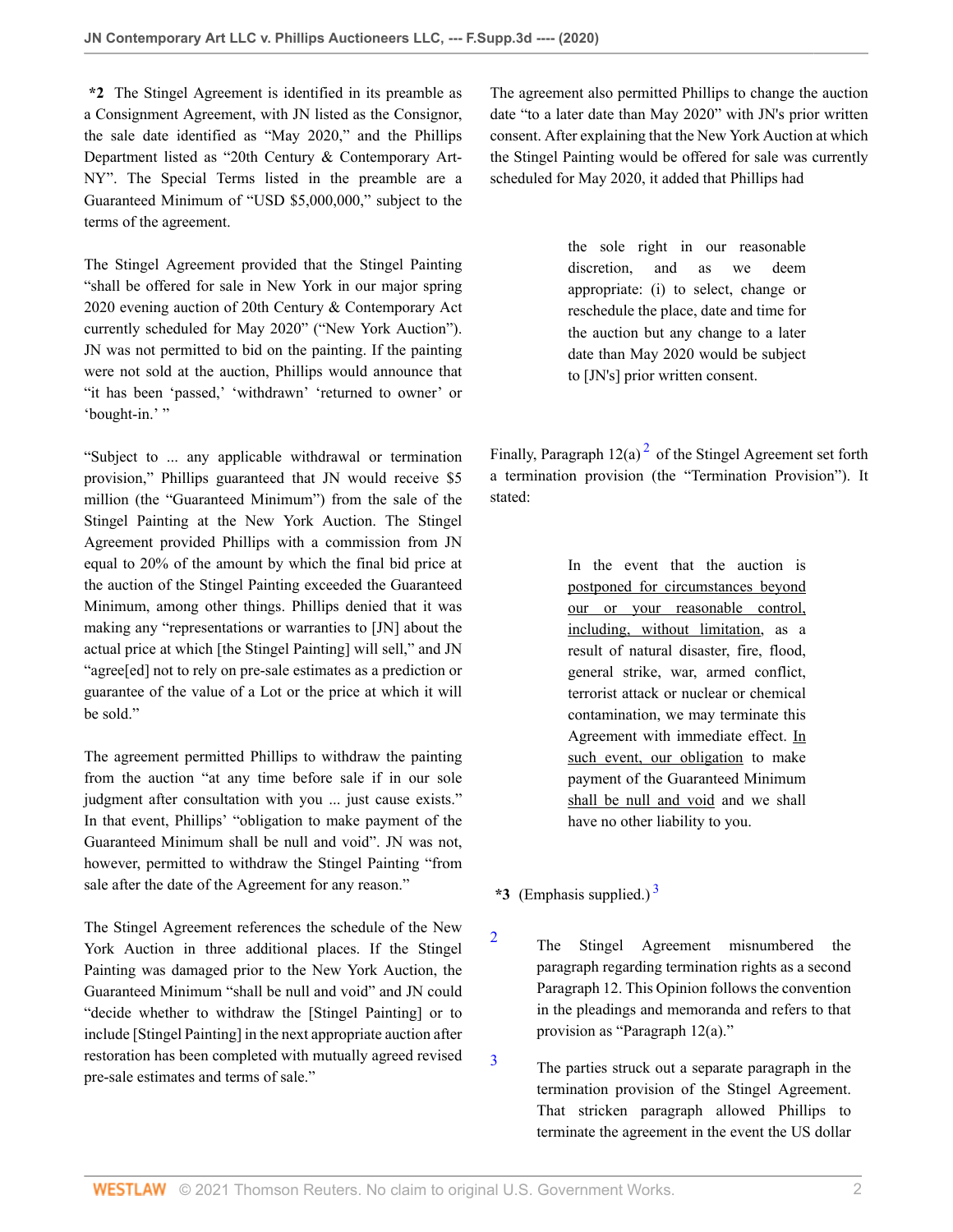substantially depreciated, the New York or London Stock Exchanges suspended trading, or auctions of similar items had sales prices substantially below their estimates within three months preceding the auction.

The Stingel Agreement contains a choice of law clause. The parties agreed that the agreement would be governed by New York law. Like the Basquiat Agreement, the Stingel Agreement contained an integration clause.

On December 27, 2019, and using the Stingel Painting and another work as collateral, JN obtained a \$5 million loan from Muses Funding I LLC ("Muses"). In connection with that agreement, JN, Phillips, and Muses executed a Security Amendment to the Stingel Agreement. The Security Amendment granted Muses a first-priority lien on the Stingel Painting. Also under the Security Amendment, Phillips agreed to pay Muses the Guaranteed Minimum and net sale proceeds from the auction of the Stingel Painting. Like the Stingel Agreement, the Security Amendment acknowledged that the Stingel Painting was to be offered for sale "during the 20th Century & Contemporary Art–NY Auction to be held by Phillips in New York in May 2020 ('Auction')."

In March 2020, as the ferocity of the COVID-19 pandemic became more apparent in New York, Governor Andrew Cuomo declared a State Disaster Emergency and issued a series of executive orders restricting and eventually barring all non-essential business activities until June 2020. On March 14, Phillips announced a postponement of auctions. The announcement on its website was entitled "Auction Update: Temporary Closures & Postponements" stating:

> As more of our community of staff, clients and partners becomes affected by the spread of the Coronavirus, we have decided to postpone all of our sales and events in the Americas, Europe and Asia.... Our upcoming 20th Century & Contemporary Art sales in New York will be held the week of 22 June 2020, consolidating the New York and London sales into one week of auctions.

In the months that followed the announcement, representatives of Phillips told JN that they would honor their contractual commitments with consigners. On May 26, Phillips raised the possibility of offering the Stingel Painting at auction in November 2020. In connection with that possibility, the parties discussed potential payment and interest terms.

On June 1, however, the owner of Phillips sent JN's principal an electronic message of an unsigned copy of a letter dated May 31, 2020 terminating the Stingel Agreement (the "Termination Letter"). Phillips mailed a signed copy of the Termination Letter on June 2, and JN received it on June 4. [4](#page-2-0)

<span id="page-2-1"></span><span id="page-2-0"></span>[4](#page-2-1) Paragraph 17(d) of the Stingel Agreement states, in relevant part: "Notices shall be deemed to have been given five (5) calendar days after mailing to the address referred to above or within one (1) business day of delivery by hand, email, or facsimile."

**\*4** The Termination Letter provides, in relevant part:

As you are well aware, due to the COVID-19 pandemic, since mid-March 2020 the New York State and New York City governments placed severe restrictions upon all nonessential business activities....

Due to these circumstances and the continuing government orders, we have been prevented from holding the Auction and have had no choice but to postpone the Auction beyond its planned May 2020 date.

We are hereby giving you notice with immediate effect that: (1) Phillips is invoking its right to terminate the [Stingel Agreement]; (2) Phillips' obligation to make payment of the Guaranteed Minimum to you for the Property is null and void; and (3) Phillips shall have no liability to you for such actions that [are] required under applicable governing law.

Our rights to act are as mutually agreed by you and us and are clearly set out in paragraph 12 of the [Stingel Agreement] ....

# (Emphasis supplied.)

JN alleges that Phillips terminated the Stingel Agreement because it determined that the market for the Stingel Painting had weakened such that Phillips would lose money on the sale after paying JN the Guaranteed Minimum. JN also asserts that, by the time Phillips sent the Termination Letter, Phillips had already rescheduled the New York Auction to occur on July 2, but did not advise JN of the rescheduling.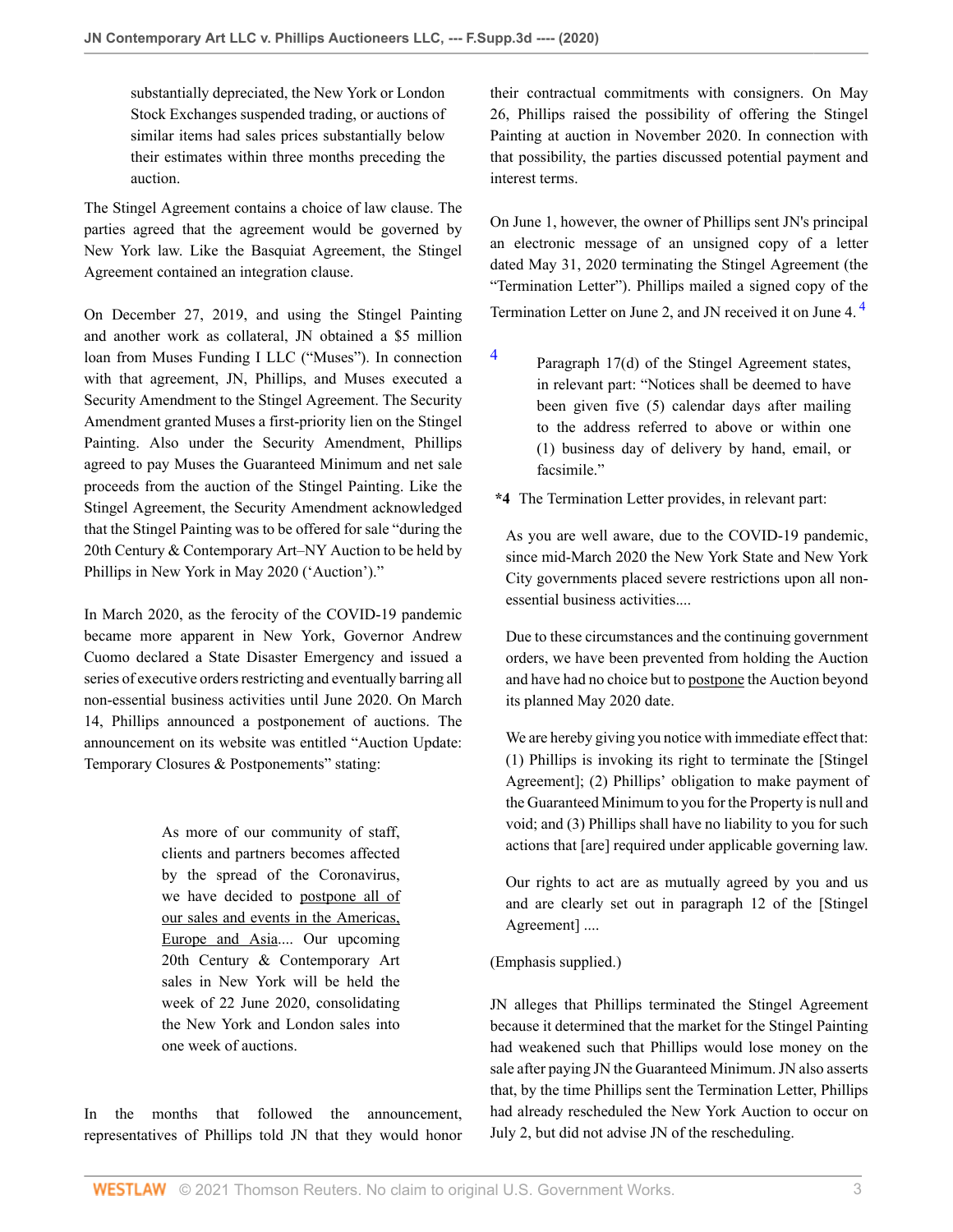On July 2, Phillips held a virtual auction entitled "20TH CENTURY AND CONTEMPORARY ART EVENING SALE NEW YORK AUCTION" (the "Virtual Auction"). Phillips streamed the Virtual Auction from London, but participants could place bids on the featured artwork remotely.

### Procedural History

JN filed this lawsuit on June 8, 2020. On the same day, JN moved for a preliminary injunction and temporary restraining order compelling Phillips to offer the Stingel Painting at its next auction. JN filed a first amended complaint ("FAC") on June 23. An Opinion of July 15 denied JN's request for a temporary restraining order. [JN Contemporary Art LLC v.](http://www.westlaw.com/Link/Document/FullText?findType=Y&serNum=2051475936&pubNum=0007903&originatingDoc=I9969e490411311eb960a9329eed1cde2&refType=RP&fi=co_pp_sp_7903_89&originationContext=document&vr=3.0&rs=cblt1.0&transitionType=DocumentItem&contextData=(sc.Default)#co_pp_sp_7903_89) [Phillips Auctioneers LLC, 47 F.Supp.3d 88, 89 \(S.D.N.Y.](http://www.westlaw.com/Link/Document/FullText?findType=Y&serNum=2051475936&pubNum=0007903&originatingDoc=I9969e490411311eb960a9329eed1cde2&refType=RP&fi=co_pp_sp_7903_89&originationContext=document&vr=3.0&rs=cblt1.0&transitionType=DocumentItem&contextData=(sc.Default)#co_pp_sp_7903_89)  $2020$ ).<sup>[5](#page-3-0)</sup>

<span id="page-3-1"></span><span id="page-3-0"></span>[5](#page-3-1) JN withdrew its request for preliminary injunctive relief following the ruling on the temporary restraining order.

After Phillips moved for dismissal of the FAC, JN filed the SAC on July 31. It asserts seven causes of action. It brings a breach of contract claim under the Stingel Agreement for Phillips' failure to obtain JN's written consent to reschedule the New York Auction to a date after May 2020; for Phillips' "unlawful termination" of that contract; and for Phillips' refusal to offer the Stingel Painting at the New York Auction and pay JN the Guaranteed Minimum under the terms of the Stingel Agreement. JN claims that Phillips' breaches of the Stingel Agreement also breached the Basquiat Agreement. As a fifth cause of action, JN claims that Phillips violated the implied covenant of good faith and fair dealing by leading JN to believe that Phillips would offer the Stingel Painting at the New York Auction only to terminate the contract, thereby making it "impossible" for JN to consign the Stingel Painting to another auction house. JN asserts that Phillips also violated the implied covenant by only cancelling its consignment agreement with JN, while proceeding to auction other pieces that were consigned for the New York Auction. JN brings a sixth cause of action under the doctrine of equitable estoppel, pleading that Phillips was estopped from terminating the Stingel Agreement because it indicated to JN that it would include the Stingel Painting in the New York Auction. Finally, JN claims that Phillips breached its fiduciary duty to JN by acting for its own financial interests in declining to auction the Stingel Painting. For each of these claims, JN seeks an order compelling Phillips to offer the Stingel

Painting at its next auction of contemporary art and comply with the payment provisions in the Stingel Agreement, including the Guaranteed Minimum. In the alternative, JN seeks compensatory damages of at least \$7 million and punitive damages of \$10 million.

**\*5** Phillips filed this motion to dismiss on August 28. It was fully submitted on October 2.

# **Discussion**

"To survive a motion to dismiss, a complaint must contain sufficient factual matter, accepted as true, to state a claim to relief that is plausible on its face." [Geffner v. Coca-Cola Co.,](http://www.westlaw.com/Link/Document/FullText?findType=Y&serNum=2048580900&pubNum=0000506&originatingDoc=I9969e490411311eb960a9329eed1cde2&refType=RP&fi=co_pp_sp_506_199&originationContext=document&vr=3.0&rs=cblt1.0&transitionType=DocumentItem&contextData=(sc.Default)#co_pp_sp_506_199) [928 F.3d 198, 199 \(2d Cir. 2019\)](http://www.westlaw.com/Link/Document/FullText?findType=Y&serNum=2048580900&pubNum=0000506&originatingDoc=I9969e490411311eb960a9329eed1cde2&refType=RP&fi=co_pp_sp_506_199&originationContext=document&vr=3.0&rs=cblt1.0&transitionType=DocumentItem&contextData=(sc.Default)#co_pp_sp_506_199) (citation omitted). "A claim has facial plausibility when the plaintiff pleads factual content that allows the court to draw the reasonable inference that the

defendant is liable for the misconduct alleged." [Charles](http://www.westlaw.com/Link/Document/FullText?findType=Y&serNum=2048346558&pubNum=0000506&originatingDoc=I9969e490411311eb960a9329eed1cde2&refType=RP&fi=co_pp_sp_506_81&originationContext=document&vr=3.0&rs=cblt1.0&transitionType=DocumentItem&contextData=(sc.Default)#co_pp_sp_506_81) [v. Orange County, 925 F.3d 73, 81 \(2d Cir. 2019\)](http://www.westlaw.com/Link/Document/FullText?findType=Y&serNum=2048346558&pubNum=0000506&originatingDoc=I9969e490411311eb960a9329eed1cde2&refType=RP&fi=co_pp_sp_506_81&originationContext=document&vr=3.0&rs=cblt1.0&transitionType=DocumentItem&contextData=(sc.Default)#co_pp_sp_506_81) (citation omitted). "Threadbare recitals of the elements of a cause of action, supported by mere conclusory statements, do not suffice." [Empire Merchants, LLC v. Reliable Churchill LLLP,](http://www.westlaw.com/Link/Document/FullText?findType=Y&serNum=2045374167&pubNum=0000506&originatingDoc=I9969e490411311eb960a9329eed1cde2&refType=RP&fi=co_pp_sp_506_139&originationContext=document&vr=3.0&rs=cblt1.0&transitionType=DocumentItem&contextData=(sc.Default)#co_pp_sp_506_139) [902 F.3d 132, 139 \(2d Cir. 2018\).](http://www.westlaw.com/Link/Document/FullText?findType=Y&serNum=2045374167&pubNum=0000506&originatingDoc=I9969e490411311eb960a9329eed1cde2&refType=RP&fi=co_pp_sp_506_139&originationContext=document&vr=3.0&rs=cblt1.0&transitionType=DocumentItem&contextData=(sc.Default)#co_pp_sp_506_139) The plaintiff must plead enough facts to "nudge[ ] [its] claims across the line from conceivable to plausible."  $Bell$  Atlantic, 550 U.S. at 570, [127 S.Ct. 1955.](http://www.westlaw.com/Link/Document/FullText?findType=Y&serNum=2012293296&pubNum=0000780&originatingDoc=I9969e490411311eb960a9329eed1cde2&refType=RP&fi=co_pp_sp_780_570&originationContext=document&vr=3.0&rs=cblt1.0&transitionType=DocumentItem&contextData=(sc.Default)#co_pp_sp_780_570)

When a party moves under Rule  $12(b)(6)$ , Fed. R. Civ. P., to dismiss for failure to state a claim upon which relief can be granted a court must "constru[e] the complaint liberally, accept[ ] all factual allegations as true, and draw[ ] all reasonable inferences in the plaintiff's favor." [Coalition](http://www.westlaw.com/Link/Document/FullText?findType=Y&serNum=2045596290&pubNum=0000506&originatingDoc=I9969e490411311eb960a9329eed1cde2&refType=RP&fi=co_pp_sp_506_48&originationContext=document&vr=3.0&rs=cblt1.0&transitionType=DocumentItem&contextData=(sc.Default)#co_pp_sp_506_48) [for Competitive Electricity, Dynergy Inc. v. Zibelman, 906](http://www.westlaw.com/Link/Document/FullText?findType=Y&serNum=2045596290&pubNum=0000506&originatingDoc=I9969e490411311eb960a9329eed1cde2&refType=RP&fi=co_pp_sp_506_48&originationContext=document&vr=3.0&rs=cblt1.0&transitionType=DocumentItem&contextData=(sc.Default)#co_pp_sp_506_48) [F.3d 41, 48-49 \(2d Cir. 2018\)](http://www.westlaw.com/Link/Document/FullText?findType=Y&serNum=2045596290&pubNum=0000506&originatingDoc=I9969e490411311eb960a9329eed1cde2&refType=RP&fi=co_pp_sp_506_48&originationContext=document&vr=3.0&rs=cblt1.0&transitionType=DocumentItem&contextData=(sc.Default)#co_pp_sp_506_48) (citation omitted). "A complaint is ... deemed to include any written instrument attached to it as an exhibit, materials incorporated in it by reference, and documents that, although not incorporated by reference, are 'integral' to the complaint." [Sierra Club v. Con-Strux, LLC,](http://www.westlaw.com/Link/Document/FullText?findType=Y&serNum=2047124631&pubNum=0000506&originatingDoc=I9969e490411311eb960a9329eed1cde2&refType=RP&fi=co_pp_sp_506_88&originationContext=document&vr=3.0&rs=cblt1.0&transitionType=DocumentItem&contextData=(sc.Default)#co_pp_sp_506_88) [911 F.3d 85, 88 \(2d Cir. 2018\)](http://www.westlaw.com/Link/Document/FullText?findType=Y&serNum=2047124631&pubNum=0000506&originatingDoc=I9969e490411311eb960a9329eed1cde2&refType=RP&fi=co_pp_sp_506_88&originationContext=document&vr=3.0&rs=cblt1.0&transitionType=DocumentItem&contextData=(sc.Default)#co_pp_sp_506_88) (citation omitted). The Basquiat and Stingel Agreements are integral to the SAC.

A court may take judicial notice of "relevant matters of public record." [Giraldo v. Kessler, 694 F.3d 161, 163 \(2d](http://www.westlaw.com/Link/Document/FullText?findType=Y&serNum=2028618937&pubNum=0000506&originatingDoc=I9969e490411311eb960a9329eed1cde2&refType=RP&fi=co_pp_sp_506_163&originationContext=document&vr=3.0&rs=cblt1.0&transitionType=DocumentItem&contextData=(sc.Default)#co_pp_sp_506_163)) [Cir. 2012\)](http://www.westlaw.com/Link/Document/FullText?findType=Y&serNum=2028618937&pubNum=0000506&originatingDoc=I9969e490411311eb960a9329eed1cde2&refType=RP&fi=co_pp_sp_506_163&originationContext=document&vr=3.0&rs=cblt1.0&transitionType=DocumentItem&contextData=(sc.Default)#co_pp_sp_506_163); see also Rule 201(b), Fed. R. Civ. P. (permitting judicial notice of facts "not subject to reasonable dispute"). Throughout this Opinion, the Court takes notice of state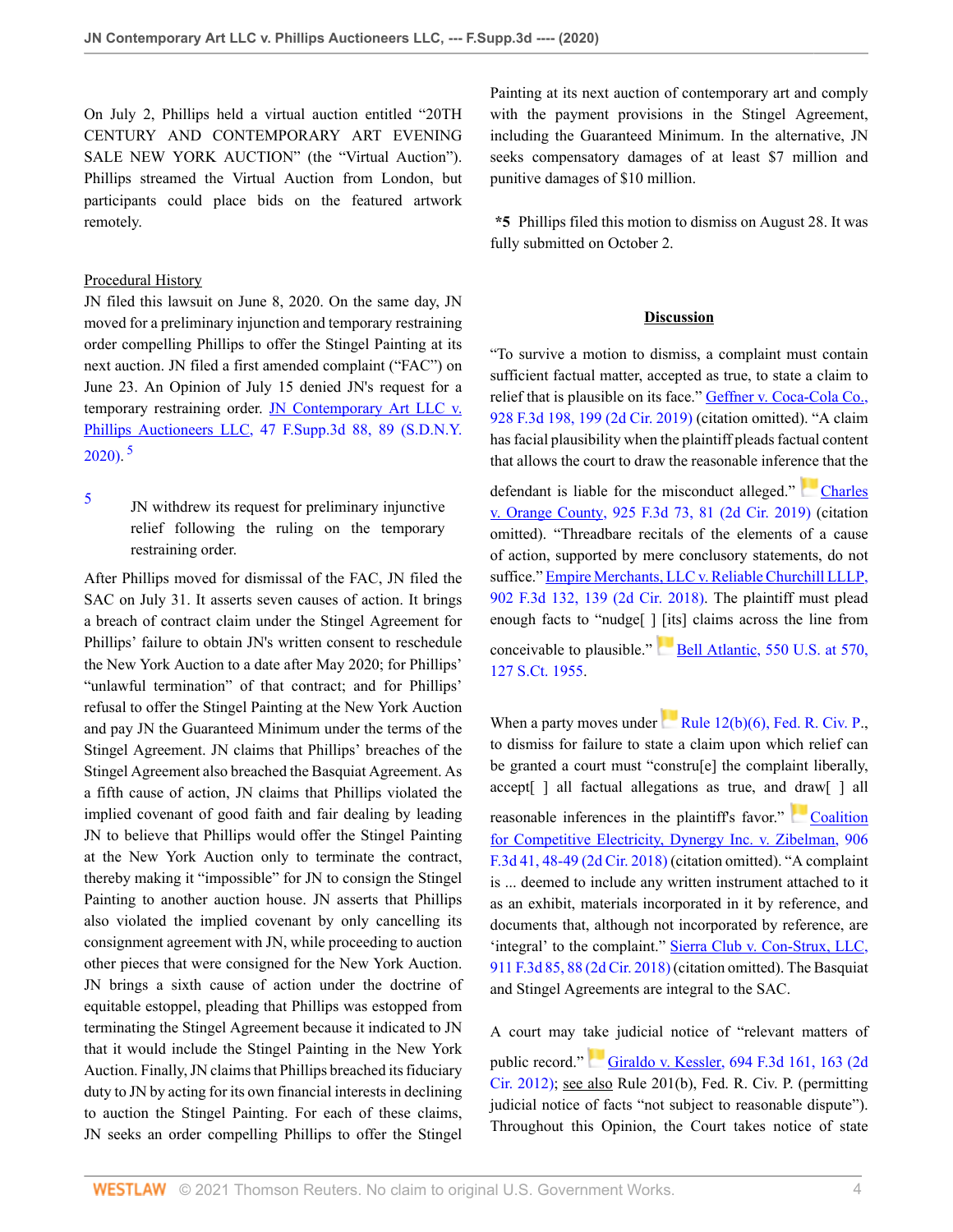and federal official proclamations and actions related to the COVID-19 pandemic.

### I. Breach of the Stingel Agreement

"To state a claim for breach of contract under New York law, the complaint must allege: (i) the formation of a contract between the parties; (ii) performance by the plaintiff; (iii) failure of defendant to perform; and (iv) damages." [Nick's](http://www.westlaw.com/Link/Document/FullText?findType=Y&serNum=2043127145&pubNum=0000506&originatingDoc=I9969e490411311eb960a9329eed1cde2&refType=RP&fi=co_pp_sp_506_114&originationContext=document&vr=3.0&rs=cblt1.0&transitionType=DocumentItem&contextData=(sc.Default)#co_pp_sp_506_114) [Garage, Inc. v. Progressive Cas. Ins. Co., 875 F.3d 107, 114](http://www.westlaw.com/Link/Document/FullText?findType=Y&serNum=2043127145&pubNum=0000506&originatingDoc=I9969e490411311eb960a9329eed1cde2&refType=RP&fi=co_pp_sp_506_114&originationContext=document&vr=3.0&rs=cblt1.0&transitionType=DocumentItem&contextData=(sc.Default)#co_pp_sp_506_114) [\(2d Cir. 2017\)](http://www.westlaw.com/Link/Document/FullText?findType=Y&serNum=2043127145&pubNum=0000506&originatingDoc=I9969e490411311eb960a9329eed1cde2&refType=RP&fi=co_pp_sp_506_114&originationContext=document&vr=3.0&rs=cblt1.0&transitionType=DocumentItem&contextData=(sc.Default)#co_pp_sp_506_114) (citation omitted). Under New York law, "a fundamental objective of contract interpretation is to give effect to the expressed intention of the parties."[In re MPM](http://www.westlaw.com/Link/Document/FullText?findType=Y&serNum=2042942868&pubNum=0000506&originatingDoc=I9969e490411311eb960a9329eed1cde2&refType=RP&fi=co_pp_sp_506_795&originationContext=document&vr=3.0&rs=cblt1.0&transitionType=DocumentItem&contextData=(sc.Default)#co_pp_sp_506_795) [Silicones, 874 F.3d 787, 795 \(2d Cir. 2017\).](http://www.westlaw.com/Link/Document/FullText?findType=Y&serNum=2042942868&pubNum=0000506&originatingDoc=I9969e490411311eb960a9329eed1cde2&refType=RP&fi=co_pp_sp_506_795&originationContext=document&vr=3.0&rs=cblt1.0&transitionType=DocumentItem&contextData=(sc.Default)#co_pp_sp_506_795) If the intent of the parties is clear from the four corners of a contract, its interpretation is a matter of law for the court. [Am. Home](http://www.westlaw.com/Link/Document/FullText?findType=Y&serNum=2009084132&pubNum=0000506&originatingDoc=I9969e490411311eb960a9329eed1cde2&refType=RP&fi=co_pp_sp_506_316&originationContext=document&vr=3.0&rs=cblt1.0&transitionType=DocumentItem&contextData=(sc.Default)#co_pp_sp_506_316) [Assurance Co. v. Hapag Lloyd Container Linie, GmbH, 446](http://www.westlaw.com/Link/Document/FullText?findType=Y&serNum=2009084132&pubNum=0000506&originatingDoc=I9969e490411311eb960a9329eed1cde2&refType=RP&fi=co_pp_sp_506_316&originationContext=document&vr=3.0&rs=cblt1.0&transitionType=DocumentItem&contextData=(sc.Default)#co_pp_sp_506_316) [F.3d 313, 316 \(2d Cir. 2006\).](http://www.westlaw.com/Link/Document/FullText?findType=Y&serNum=2009084132&pubNum=0000506&originatingDoc=I9969e490411311eb960a9329eed1cde2&refType=RP&fi=co_pp_sp_506_316&originationContext=document&vr=3.0&rs=cblt1.0&transitionType=DocumentItem&contextData=(sc.Default)#co_pp_sp_506_316)

"The initial inquiry is whether the contractual language, without reference to sources outside the text of the contract, is ambiguous."[In re MPM Silicones, 874 F.3d at 795.](http://www.westlaw.com/Link/Document/FullText?findType=Y&serNum=2042942868&pubNum=0000506&originatingDoc=I9969e490411311eb960a9329eed1cde2&refType=RP&fi=co_pp_sp_506_795&originationContext=document&vr=3.0&rs=cblt1.0&transitionType=DocumentItem&contextData=(sc.Default)#co_pp_sp_506_795)

> An ambiguity exists where the terms of the contract could suggest more than one meaning when viewed objectively by a reasonably intelligent person who has examined the context of the entire integrated agreement and who is cognizant of the customs, practices, usages, and terminology as generally understood in the particular trade or business.

**\*6** [Law Debenture Tr. Co. of New York v. Maverick Tube](http://www.westlaw.com/Link/Document/FullText?findType=Y&serNum=2021396666&pubNum=0000506&originatingDoc=I9969e490411311eb960a9329eed1cde2&refType=RP&fi=co_pp_sp_506_466&originationContext=document&vr=3.0&rs=cblt1.0&transitionType=DocumentItem&contextData=(sc.Default)#co_pp_sp_506_466) [Corp., 595 F.3d 458, 466 \(2d Cir. 2010\)](http://www.westlaw.com/Link/Document/FullText?findType=Y&serNum=2021396666&pubNum=0000506&originatingDoc=I9969e490411311eb960a9329eed1cde2&refType=RP&fi=co_pp_sp_506_466&originationContext=document&vr=3.0&rs=cblt1.0&transitionType=DocumentItem&contextData=(sc.Default)#co_pp_sp_506_466) (citation omitted). By contrast, a contract is unambiguous if its "language has a definite and precise meaning about which there is no reasonable basis for a difference of opinion." [Keiler v.](http://www.westlaw.com/Link/Document/FullText?findType=Y&serNum=2033298172&pubNum=0000506&originatingDoc=I9969e490411311eb960a9329eed1cde2&refType=RP&fi=co_pp_sp_506_69&originationContext=document&vr=3.0&rs=cblt1.0&transitionType=DocumentItem&contextData=(sc.Default)#co_pp_sp_506_69) [Harlequin Enters. Ltd., 751 F.3d 64, 69 \(2d Cir. 2014\)](http://www.westlaw.com/Link/Document/FullText?findType=Y&serNum=2033298172&pubNum=0000506&originatingDoc=I9969e490411311eb960a9329eed1cde2&refType=RP&fi=co_pp_sp_506_69&originationContext=document&vr=3.0&rs=cblt1.0&transitionType=DocumentItem&contextData=(sc.Default)#co_pp_sp_506_69).

"If a contract is clear, courts must take care not to alter or go beyond the express terms of the agreement, or to impose obligations on the parties that are not mandated by the unambiguous terms of the agreement itself."[Torres v.](http://www.westlaw.com/Link/Document/FullText?findType=Y&serNum=2004080874&pubNum=0000506&originatingDoc=I9969e490411311eb960a9329eed1cde2&refType=RP&fi=co_pp_sp_506_245&originationContext=document&vr=3.0&rs=cblt1.0&transitionType=DocumentItem&contextData=(sc.Default)#co_pp_sp_506_245) [Walker, 356 F.3d 238, 245 \(2d Cir. 2004\)](http://www.westlaw.com/Link/Document/FullText?findType=Y&serNum=2004080874&pubNum=0000506&originatingDoc=I9969e490411311eb960a9329eed1cde2&refType=RP&fi=co_pp_sp_506_245&originationContext=document&vr=3.0&rs=cblt1.0&transitionType=DocumentItem&contextData=(sc.Default)#co_pp_sp_506_245) (citation omitted). In interpreting contracts, "words should be given the meanings ordinarily ascribed to them and absurd results should be

avoided."[Mastrovincenzo v. City of New York, 435 F.3d](http://www.westlaw.com/Link/Document/FullText?findType=Y&serNum=2008075929&pubNum=0000506&originatingDoc=I9969e490411311eb960a9329eed1cde2&refType=RP&fi=co_pp_sp_506_104&originationContext=document&vr=3.0&rs=cblt1.0&transitionType=DocumentItem&contextData=(sc.Default)#co_pp_sp_506_104) [78, 104 \(2d Cir. 2006\)](http://www.westlaw.com/Link/Document/FullText?findType=Y&serNum=2008075929&pubNum=0000506&originatingDoc=I9969e490411311eb960a9329eed1cde2&refType=RP&fi=co_pp_sp_506_104&originationContext=document&vr=3.0&rs=cblt1.0&transitionType=DocumentItem&contextData=(sc.Default)#co_pp_sp_506_104) (citation omitted). Additionally, "[a]n interpretation of a contract that has the effect of rendering at least one clause superfluous or meaningless is not preferred and will be avoided if possible." [LaSalle Bank Nat. Ass'n](http://www.westlaw.com/Link/Document/FullText?findType=Y&serNum=2007290966&pubNum=0000506&originatingDoc=I9969e490411311eb960a9329eed1cde2&refType=RP&fi=co_pp_sp_506_206&originationContext=document&vr=3.0&rs=cblt1.0&transitionType=DocumentItem&contextData=(sc.Default)#co_pp_sp_506_206) [v. Nomura Asset Capital Corp., 424 F.3d 195, 206 \(2d Cir.](http://www.westlaw.com/Link/Document/FullText?findType=Y&serNum=2007290966&pubNum=0000506&originatingDoc=I9969e490411311eb960a9329eed1cde2&refType=RP&fi=co_pp_sp_506_206&originationContext=document&vr=3.0&rs=cblt1.0&transitionType=DocumentItem&contextData=(sc.Default)#co_pp_sp_506_206) [2005\)](http://www.westlaw.com/Link/Document/FullText?findType=Y&serNum=2007290966&pubNum=0000506&originatingDoc=I9969e490411311eb960a9329eed1cde2&refType=RP&fi=co_pp_sp_506_206&originationContext=document&vr=3.0&rs=cblt1.0&transitionType=DocumentItem&contextData=(sc.Default)#co_pp_sp_506_206) (citation omitted). "[W]here a conclusory allegation in the complaint is contradicted by a document attached to the complaint, the document controls and the allegation is not accepted as true." [Amidax Trading Grp. v. S.W.I.F.T.](http://www.westlaw.com/Link/Document/FullText?findType=Y&serNum=2026703494&pubNum=0000506&originatingDoc=I9969e490411311eb960a9329eed1cde2&refType=RP&fi=co_pp_sp_506_147&originationContext=document&vr=3.0&rs=cblt1.0&transitionType=DocumentItem&contextData=(sc.Default)#co_pp_sp_506_147) [SCRL, 671 F.3d 140, 147 \(2d Cir. 2011\)](http://www.westlaw.com/Link/Document/FullText?findType=Y&serNum=2026703494&pubNum=0000506&originatingDoc=I9969e490411311eb960a9329eed1cde2&refType=RP&fi=co_pp_sp_506_147&originationContext=document&vr=3.0&rs=cblt1.0&transitionType=DocumentItem&contextData=(sc.Default)#co_pp_sp_506_147). When multiple contracts are at issue, "all writings which form part of a single transaction and are designed to effectuate the same purpose must be read together, even [if] they were executed [on d](https://1.next.westlaw.com/Link/RelatedInformation/Flag?documentGuid=I24871685dd2d11d983e7e9deff98dc6f&transitionType=InlineKeyCiteFlags&originationContext=docHeaderFlag&Rank=0&contextData=(sc.Default) )ifferent dates and were not all between the same parties."

[TVT Records v. Island Def Jam Music Group, 412 F.3d](http://www.westlaw.com/Link/Document/FullText?findType=Y&serNum=2006799498&pubNum=0000506&originatingDoc=I9969e490411311eb960a9329eed1cde2&refType=RP&fi=co_pp_sp_506_89&originationContext=document&vr=3.0&rs=cblt1.0&transitionType=DocumentItem&contextData=(sc.Default)#co_pp_sp_506_89) [82, 89 \(2d Cir. 2005\)](http://www.westlaw.com/Link/Document/FullText?findType=Y&serNum=2006799498&pubNum=0000506&originatingDoc=I9969e490411311eb960a9329eed1cde2&refType=RP&fi=co_pp_sp_506_89&originationContext=document&vr=3.0&rs=cblt1.0&transitionType=DocumentItem&contextData=(sc.Default)#co_pp_sp_506_89) (citation omitted).

"Force majeure clauses are to be interpreted in accord with their purpose, which is to limit damages in a case where the reasonable expectation of the parties and the performance of the contract have been frustrated by circumstances beyond the control of the parties." [Constellation Energy Servs. of](http://www.westlaw.com/Link/Document/FullText?findType=Y&serNum=2040771500&pubNum=0007980&originatingDoc=I9969e490411311eb960a9329eed1cde2&refType=RP&fi=co_pp_sp_7980_27&originationContext=document&vr=3.0&rs=cblt1.0&transitionType=DocumentItem&contextData=(sc.Default)#co_pp_sp_7980_27) [New York, Inc. v. New Water St. Corp., 146 A.D.3d 557,](http://www.westlaw.com/Link/Document/FullText?findType=Y&serNum=2040771500&pubNum=0007980&originatingDoc=I9969e490411311eb960a9329eed1cde2&refType=RP&fi=co_pp_sp_7980_27&originationContext=document&vr=3.0&rs=cblt1.0&transitionType=DocumentItem&contextData=(sc.Default)#co_pp_sp_7980_27) [46 N.Y.S.3d 25, 27 \(1st Dep't 2017\)](http://www.westlaw.com/Link/Document/FullText?findType=Y&serNum=2040771500&pubNum=0007980&originatingDoc=I9969e490411311eb960a9329eed1cde2&refType=RP&fi=co_pp_sp_7980_27&originationContext=document&vr=3.0&rs=cblt1.0&transitionType=DocumentItem&contextData=(sc.Default)#co_pp_sp_7980_27) (citation omitted). Therefore, "when the parties have themselves defined the contours of force majeure in their agreement, those contours dictate the application, effect, and scope of force majeure." [Id.](http://www.westlaw.com/Link/Document/FullText?findType=Y&serNum=2040771500&pubNum=0007049&originatingDoc=I9969e490411311eb960a9329eed1cde2&refType=RP&originationContext=document&vr=3.0&rs=cblt1.0&transitionType=DocumentItem&contextData=(sc.Default)) (citation omitted). Although force majeure clauses "are not to be given expansive meaning," they nevertheless encompass "things of the same kind or nature as the particular matters

mentioned." [Kel Kim Corp. v. Cent. Markets, Inc., 70](http://www.westlaw.com/Link/Document/FullText?findType=Y&serNum=1988004018&pubNum=0000605&originatingDoc=I9969e490411311eb960a9329eed1cde2&refType=RP&fi=co_pp_sp_605_902&originationContext=document&vr=3.0&rs=cblt1.0&transitionType=DocumentItem&contextData=(sc.Default)#co_pp_sp_605_902) [N.Y.2d 900, 902-03, 524 N.Y.S.2d 384, 519 N.E.2d 295](http://www.westlaw.com/Link/Document/FullText?findType=Y&serNum=1988004018&pubNum=0000605&originatingDoc=I9969e490411311eb960a9329eed1cde2&refType=RP&fi=co_pp_sp_605_902&originationContext=document&vr=3.0&rs=cblt1.0&transitionType=DocumentItem&contextData=(sc.Default)#co_pp_sp_605_902) [\(1987\).](http://www.westlaw.com/Link/Document/FullText?findType=Y&serNum=1988004018&pubNum=0000605&originatingDoc=I9969e490411311eb960a9329eed1cde2&refType=RP&fi=co_pp_sp_605_902&originationContext=document&vr=3.0&rs=cblt1.0&transitionType=DocumentItem&contextData=(sc.Default)#co_pp_sp_605_902)

"Where a contract does not specify a date or time for performance, New York law implies a reasonable time period." [Guilbert v. Gardner, 480 F.3d 140, 149 \(2d Cir.](http://www.westlaw.com/Link/Document/FullText?findType=Y&serNum=2011618226&pubNum=0000506&originatingDoc=I9969e490411311eb960a9329eed1cde2&refType=RP&fi=co_pp_sp_506_149&originationContext=document&vr=3.0&rs=cblt1.0&transitionType=DocumentItem&contextData=(sc.Default)#co_pp_sp_506_149) [2007\)](http://www.westlaw.com/Link/Document/FullText?findType=Y&serNum=2011618226&pubNum=0000506&originatingDoc=I9969e490411311eb960a9329eed1cde2&refType=RP&fi=co_pp_sp_506_149&originationContext=document&vr=3.0&rs=cblt1.0&transitionType=DocumentItem&contextData=(sc.Default)#co_pp_sp_506_149). The New York Court of Appeals has applied this principle to contracts that grant a party the right to terminate the agreement but do not specify a time by which the party must provide notice of the termination, holding that "the law implies a reasonable time" as determined by the particular circumstances. [Savasta v. 470 Newport Assocs., 82 N.Y.2d](http://www.westlaw.com/Link/Document/FullText?findType=Y&serNum=1993193291&pubNum=0000605&originatingDoc=I9969e490411311eb960a9329eed1cde2&refType=RP&fi=co_pp_sp_605_765&originationContext=document&vr=3.0&rs=cblt1.0&transitionType=DocumentItem&contextData=(sc.Default)#co_pp_sp_605_765)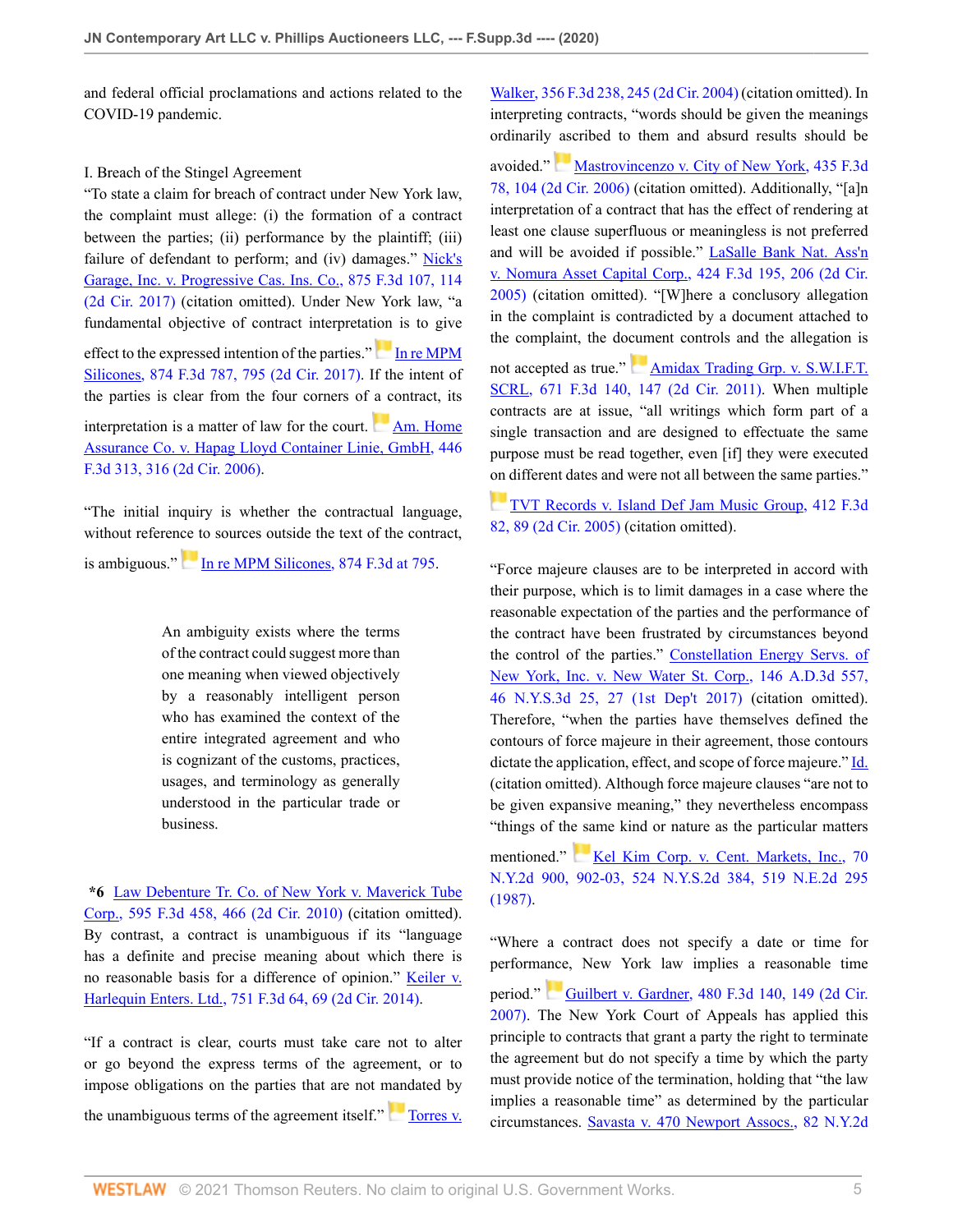[763, 765, 603 N.Y.S.2d 821, 623 N.E.2d 1171 \(1993\);](http://www.westlaw.com/Link/Document/FullText?findType=Y&serNum=1993193291&pubNum=0000605&originatingDoc=I9969e490411311eb960a9329eed1cde2&refType=RP&fi=co_pp_sp_605_765&originationContext=document&vr=3.0&rs=cblt1.0&transitionType=DocumentItem&contextData=(sc.Default)#co_pp_sp_605_765) see also, e.g., [Tendler v. Lazar, 141 A.D.2d 717, 529 N.Y.S.2d](http://www.westlaw.com/Link/Document/FullText?findType=Y&serNum=1988083329&pubNum=0000602&originatingDoc=I9969e490411311eb960a9329eed1cde2&refType=RP&fi=co_pp_sp_602_585&originationContext=document&vr=3.0&rs=cblt1.0&transitionType=DocumentItem&contextData=(sc.Default)#co_pp_sp_602_585) [583, 585 \(2d Dep't 1988\)](http://www.westlaw.com/Link/Document/FullText?findType=Y&serNum=1988083329&pubNum=0000602&originatingDoc=I9969e490411311eb960a9329eed1cde2&refType=RP&fi=co_pp_sp_602_585&originationContext=document&vr=3.0&rs=cblt1.0&transitionType=DocumentItem&contextData=(sc.Default)#co_pp_sp_602_585) (no duty to exercise a contractual right immediately where the contract did not include such a requirement).

**\*7** Phillips moves for dismissal of the breach of contract claims related to the Stingel Agreement. All of these claims rest on JN's assertion that Phillips breached that agreement by terminating it without cause. Because the Termination Provision allowed Phillips to terminate the Stingel Agreement, Phillips' motion is granted.

<span id="page-5-1"></span>The Stingel Agreement required Phillips to auction the Stingel Painting at a specific New York Auction scheduled to be held in May of 2020. As the SAC itself admits, this is an auction recognized in the industry as regularly held by Phillips. The SAC describes Phillips' "evening auction sales of contemporary works of art" as taking place "twice annually."<sup>[6](#page-5-0)</sup> Further, the parties agreed that auctioning the painting for sale at any time after May 2020 would require JN's written consent. The Termination Provision itself was focused on the postponement of that scheduled auction. It allowed Phillips to void the agreement "[i]n the event that the auction [wa]s postponed for circumstances beyond [the parties'] reasonable control." (Emphasis supplied.)

<span id="page-5-0"></span>[6](#page-5-1) Plaintiff's proposed Order to Show Cause for Preliminary Injunction and Temporary Restraining Order likewise defined the term "Evening Auction" as Phillips' "major evening auction sales of contemporary works of art which take place biannually in May and November."

Read singly or together, the terms of the Stingel Agreement dictate that the Stingel Painting be offered at a specific location and time: Phillips' evening auction of contemporary art in New York in May 2020. Phillips' postponement of that auction -- except for a postponement due to events beyond the parties' control -- would constitute a material change to the agreement requiring JN's written consent.

The COVID-19 pandemic and the attendant governmentimposed restrictions on business operations permitted Phillips to invoke the Termination Provision. The pandemic and the regulations that accompanied it fall squarely under the ambit of Paragraph 12(a)'s force majeure clause. That clause is triggered when the auction "is postponed for circumstances beyond our or your reasonable control."

<span id="page-5-4"></span>Paragraph 12(a) also provides examples of circumstances beyond the parties' reasonable control. Those circumstances include "without limitation" a "natural disaster." It cannot be seriously disputed that the COVID-19 pandemic is a natural disaster.<sup>[7](#page-5-2)</sup> One need look no further than the common meaning of the words natural disaster. Black's Law Dictionary defines "natural" as "[b]rought about by nature as opposed to artificial means," and "disaster" as "[a] calamity; a catastrophic emergency." Natural, Disaster, Black's Law Dictionary (11th ed. 2019). The Oxford English Dictionary likewise defines a "natural disaster" as "[a] natural event that causes great damage or loss of life such as a flood, earthquake, or hurricane."<sup>[8](#page-5-3)</sup> By any measure, the COVID-19 pandemic fits those definitions.

<span id="page-5-5"></span><span id="page-5-2"></span>[7](#page-5-4) Although neither the New York Court of Appeals nor the Second Circuit Court of Appeals has yet addressed whether the COVID-19 pandemic should be classified as a natural disaster, the Second Circuit has identified "disease" as an example of a natural disaster. [Badgley v. Varelas, 729](http://www.westlaw.com/Link/Document/FullText?findType=Y&serNum=1984111359&pubNum=0000350&originatingDoc=I9969e490411311eb960a9329eed1cde2&refType=RP&fi=co_pp_sp_350_902&originationContext=document&vr=3.0&rs=cblt1.0&transitionType=DocumentItem&contextData=(sc.Default)#co_pp_sp_350_902)

[F.2d 894, 902 \(2d Cir. 1984\)](http://www.westlaw.com/Link/Document/FullText?findType=Y&serNum=1984111359&pubNum=0000350&originatingDoc=I9969e490411311eb960a9329eed1cde2&refType=RP&fi=co_pp_sp_350_902&originationContext=document&vr=3.0&rs=cblt1.0&transitionType=DocumentItem&contextData=(sc.Default)#co_pp_sp_350_902). Other courts have already determined that the COVID-19 pandemic qualifies as a natural disaster, as that term is defined

by statute. See, e.g., [Pennsylvania Democratic](http://www.westlaw.com/Link/Document/FullText?findType=Y&serNum=2051875383&pubNum=0007691&originatingDoc=I9969e490411311eb960a9329eed1cde2&refType=RP&fi=co_pp_sp_7691_370&originationContext=document&vr=3.0&rs=cblt1.0&transitionType=DocumentItem&contextData=(sc.Default)#co_pp_sp_7691_370) Party v. Boockvar, — Pa. — , 238 A.3d 345, [370 \(2020\)](http://www.westlaw.com/Link/Document/FullText?findType=Y&serNum=2051875383&pubNum=0007691&originatingDoc=I9969e490411311eb960a9329eed1cde2&refType=RP&fi=co_pp_sp_7691_370&originationContext=document&vr=3.0&rs=cblt1.0&transitionType=DocumentItem&contextData=(sc.Default)#co_pp_sp_7691_370) ("We have no hesitation in concluding that the ongoing COVID-19 pandemic equates to a

natural disaster."); [Friends of Danny DeVito v.](http://www.westlaw.com/Link/Document/FullText?findType=Y&serNum=2050757396&pubNum=0007691&originatingDoc=I9969e490411311eb960a9329eed1cde2&refType=RP&fi=co_pp_sp_7691_889&originationContext=document&vr=3.0&rs=cblt1.0&transitionType=DocumentItem&contextData=(sc.Default)#co_pp_sp_7691_889) Wolf, —– Pa. —–, 227 A.3d 872, 889 (2020).

<span id="page-5-3"></span>[8](#page-5-5)

"[I]t is common practice for the courts of [New York] State to refer to the dictionary to determine the plain and ordinary meaning of words to a

contract." [10 Ellicott Square Court Corp. v.](http://www.westlaw.com/Link/Document/FullText?findType=Y&serNum=2024496866&pubNum=0000506&originatingDoc=I9969e490411311eb960a9329eed1cde2&refType=RP&fi=co_pp_sp_506_119&originationContext=document&vr=3.0&rs=cblt1.0&transitionType=DocumentItem&contextData=(sc.Default)#co_pp_sp_506_119) [Mountain Valley Indem. Co., 634 F.3d 112, 119 \(2d](http://www.westlaw.com/Link/Document/FullText?findType=Y&serNum=2024496866&pubNum=0000506&originatingDoc=I9969e490411311eb960a9329eed1cde2&refType=RP&fi=co_pp_sp_506_119&originationContext=document&vr=3.0&rs=cblt1.0&transitionType=DocumentItem&contextData=(sc.Default)#co_pp_sp_506_119) [Cir. 2011\)](http://www.westlaw.com/Link/Document/FullText?findType=Y&serNum=2024496866&pubNum=0000506&originatingDoc=I9969e490411311eb960a9329eed1cde2&refType=RP&fi=co_pp_sp_506_119&originationContext=document&vr=3.0&rs=cblt1.0&transitionType=DocumentItem&contextData=(sc.Default)#co_pp_sp_506_119) (citation omitted).

**\*8** Moreover, a pandemic requiring the cessation of normal business activity is the type of "circumstance" beyond the parties' control that was envisioned by the Termination Provision. The exemplar events listed in Paragraph 12(a) include not only environmental calamities events such as floods or fires, but also widespread social and economic disruptions such as "general strike[s]," "war," "chemical contamination," and "terrorist attack."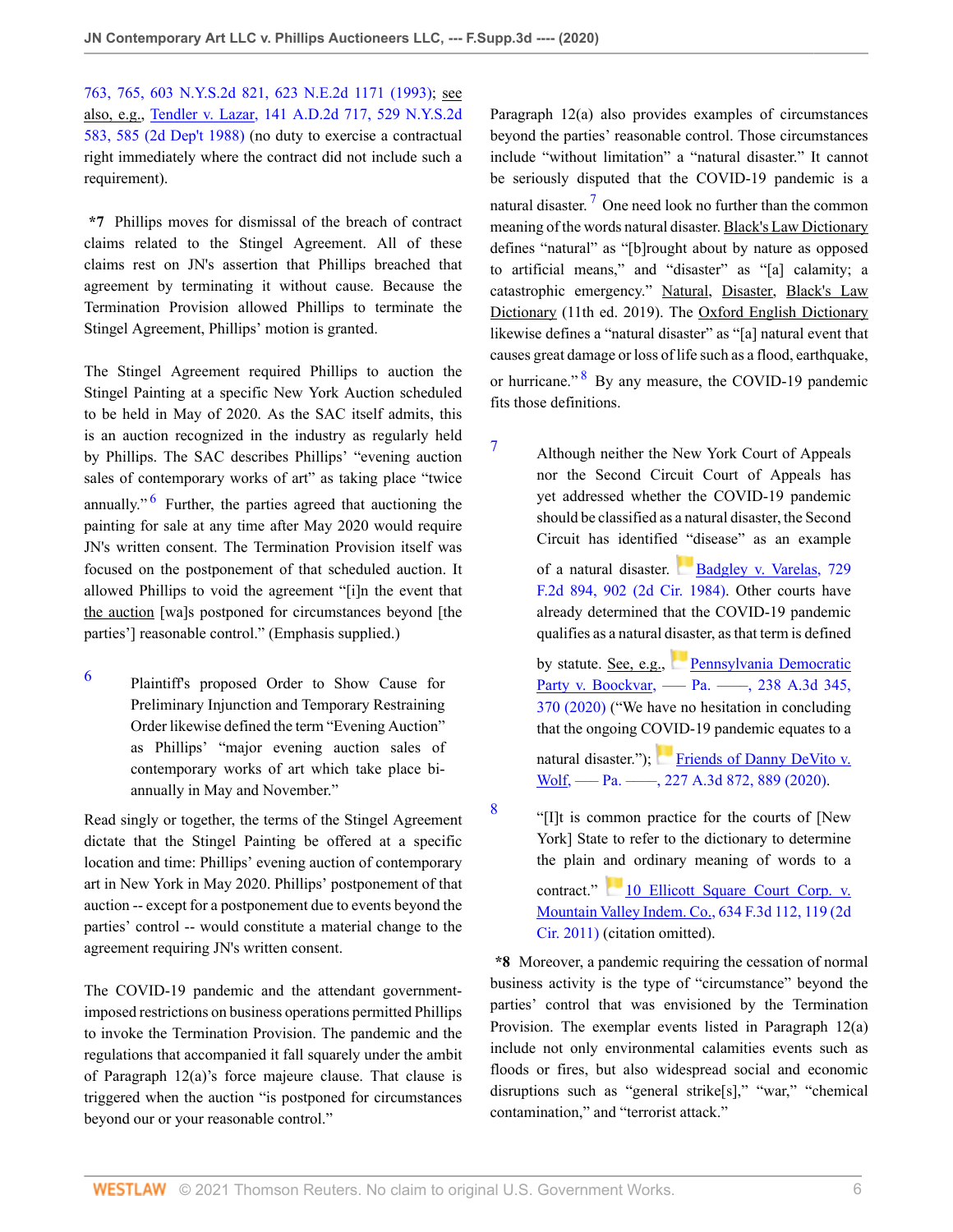The relevant government proclamations buttress this conclusion. Governor Cuomo's Executive Orders declared a "State disaster emergency." And, on March 20, the Federal Emergency Management Agency issued a "major disaster declaration" under the Robert T. Stafford Disaster Relief and EmergencyAssistance Act, [42 U.S.C. 5121 et seq.,](http://www.westlaw.com/Link/Document/FullText?findType=L&pubNum=1000546&cite=42USCAS5121&originatingDoc=I9969e490411311eb960a9329eed1cde2&refType=LQ&originationContext=document&vr=3.0&rs=cblt1.0&transitionType=DocumentItem&contextData=(sc.Default)) due to the COVID-19 outbreak in New York. See FEMA, DR-448- NY, Initial Notice (March 20, 2020), https://www.fema.gov/ disaster-federal-register-notice/dr-4480-ny-initial-notice.

A properly invoked Termination Provision ended Phillips' obligations to JN. Phillips was no longer required to offer the Stingel Painting at a subsequent auction or to pay JN the Guaranteed Minimum. It therefore did not breach the Stingel Agreement when it failed to auction the Stingel Painting at the Virtual Auction in July. Nor was Phillips in breach for failing to obtain JN's written consent to conduct the New York Auction on a date after May 2020. That consent requirement is only triggered by Phillips' discretionary rescheduling of the New York Auction.<sup>[9](#page-6-0)</sup>

<span id="page-6-1"></span><span id="page-6-0"></span>[9](#page-6-1) JN argues without elaboration that the termination pursuant to the force majeure clause was somehow defective because JN did not receive formal notice of that termination until June 2020. But Paragraph 12(a) imposes no form or timing for this notice. The SAC does not plausibly plead that the delivery of the formal notice was unreasonably delayed given Phillips' March notice that the New York Auction had to be postponed because of the pandemic.

In opposition to this motion to dismiss, JN first argues that the New York Auction could have -- and did -- take place in July 2020 when the Virtual Auction was conducted from London. The reference in the Stingel Agreement to an auction in New York, JN argues, is consistent with an auction held over an internet livestream. As for the date of the auction, JN submits that the description of the New York Auction in the Stingel Agreement as "currently scheduled for May 2020" means that the May 2020 date was provisional. JN observes that the auction date could be moved, pursuant to the agreement's terms, to a date beyond May 2020 at JN's discretion in the event that the Stingel Painting was damaged.

These arguments fail. The Stingel Agreement required Phillips to offer the painting for sale at an identified, regularly held, established auction for works of contemporary art. This was the Phillips' New York Auction of 20th Century & Contemporary Art scheduled for May 2020. Its refusal or

failure to do so would have been a breach of the parties' contract, unless excused by the contract's terms. Phillips did not have the unilateral right to offer the Stingel Painting at an internet auction or to postpone the auction of the painting beyond the time of New York Auction. JN's position overlooks a number of contract terms. As but one example, JN does not explain why the Stingel Agreement required Phillips to obtain JN's consent to move the auction of the painting to a date beyond May 2020 if the inclusion of the painting in that identified auction was not a material term of the Stingel Agreement.  $\frac{10}{10}$  $\frac{10}{10}$  $\frac{10}{10}$  Once the New York Auction was postponed for circumstances beyond Phillips' control, Phillips was entitled to terminate the consignment agreement.

<span id="page-6-3"></span><span id="page-6-2"></span>[10](#page-6-3) The SAC asserts that the New York Auction was not "postponed," but was simply "rescheduled." The SAC offers no evidentiary support for this semantic choice. It does not, for instance, identify any date on which Phillips has held or will hold a physical auction in New York of 20th Century & Contemporary Art.

**\*9** JN emphasizes the principle of ejusdem generis to argue that a pandemic and the governmental restrictions enacted in response to a pandemic are not similar enough to the other circumstances outside of the parties' control that are listed in the Termination Provision. Ejusdem generis is an interpretive guide according to which "the meaning of a word in a series

of words is determined by the company it keeps." [242-44](http://www.westlaw.com/Link/Document/FullText?findType=Y&serNum=2009214010&pubNum=0000602&originatingDoc=I9969e490411311eb960a9329eed1cde2&refType=RP&fi=co_pp_sp_602_510&originationContext=document&vr=3.0&rs=cblt1.0&transitionType=DocumentItem&contextData=(sc.Default)#co_pp_sp_602_510) [E. 77th St., LLC v. Greater New York Mut. Ins. Co., 31](http://www.westlaw.com/Link/Document/FullText?findType=Y&serNum=2009214010&pubNum=0000602&originatingDoc=I9969e490411311eb960a9329eed1cde2&refType=RP&fi=co_pp_sp_602_510&originationContext=document&vr=3.0&rs=cblt1.0&transitionType=DocumentItem&contextData=(sc.Default)#co_pp_sp_602_510) [A.D.3d 100, 815 N.Y.S.2d 507, 510 \(1st Dep't 2006\)](http://www.westlaw.com/Link/Document/FullText?findType=Y&serNum=2009214010&pubNum=0000602&originatingDoc=I9969e490411311eb960a9329eed1cde2&refType=RP&fi=co_pp_sp_602_510&originationContext=document&vr=3.0&rs=cblt1.0&transitionType=DocumentItem&contextData=(sc.Default)#co_pp_sp_602_510) (citation omitted).

JN's argument on this point is unpersuasive. As already explained, the pandemic fits within the general definition in the Termination Provision of a circumstance in which a postponement allows termination of the agreement: a circumstance beyond the parties' reasonable control. The Provision then explains that such circumstances include "without limitation" a natural disaster and other events. It is also a principle of construction that the inclusion of listed items cannot narrow the general definition, in particular when the contract indicates that the listed items are not given to limit the definition. See [Israel v. Chabra, 537 F.3d 86, 99-100 \(2d](http://www.westlaw.com/Link/Document/FullText?findType=Y&serNum=2016684566&pubNum=0000506&originatingDoc=I9969e490411311eb960a9329eed1cde2&refType=RP&fi=co_pp_sp_506_99&originationContext=document&vr=3.0&rs=cblt1.0&transitionType=DocumentItem&contextData=(sc.Default)#co_pp_sp_506_99) [Cir. 2008\).](http://www.westlaw.com/Link/Document/FullText?findType=Y&serNum=2016684566&pubNum=0000506&originatingDoc=I9969e490411311eb960a9329eed1cde2&refType=RP&fi=co_pp_sp_506_99&originationContext=document&vr=3.0&rs=cblt1.0&transitionType=DocumentItem&contextData=(sc.Default)#co_pp_sp_506_99)

In any event, as already explained, the COVID-19 pandemic is fairly described as a "natural disaster". It is a worldwide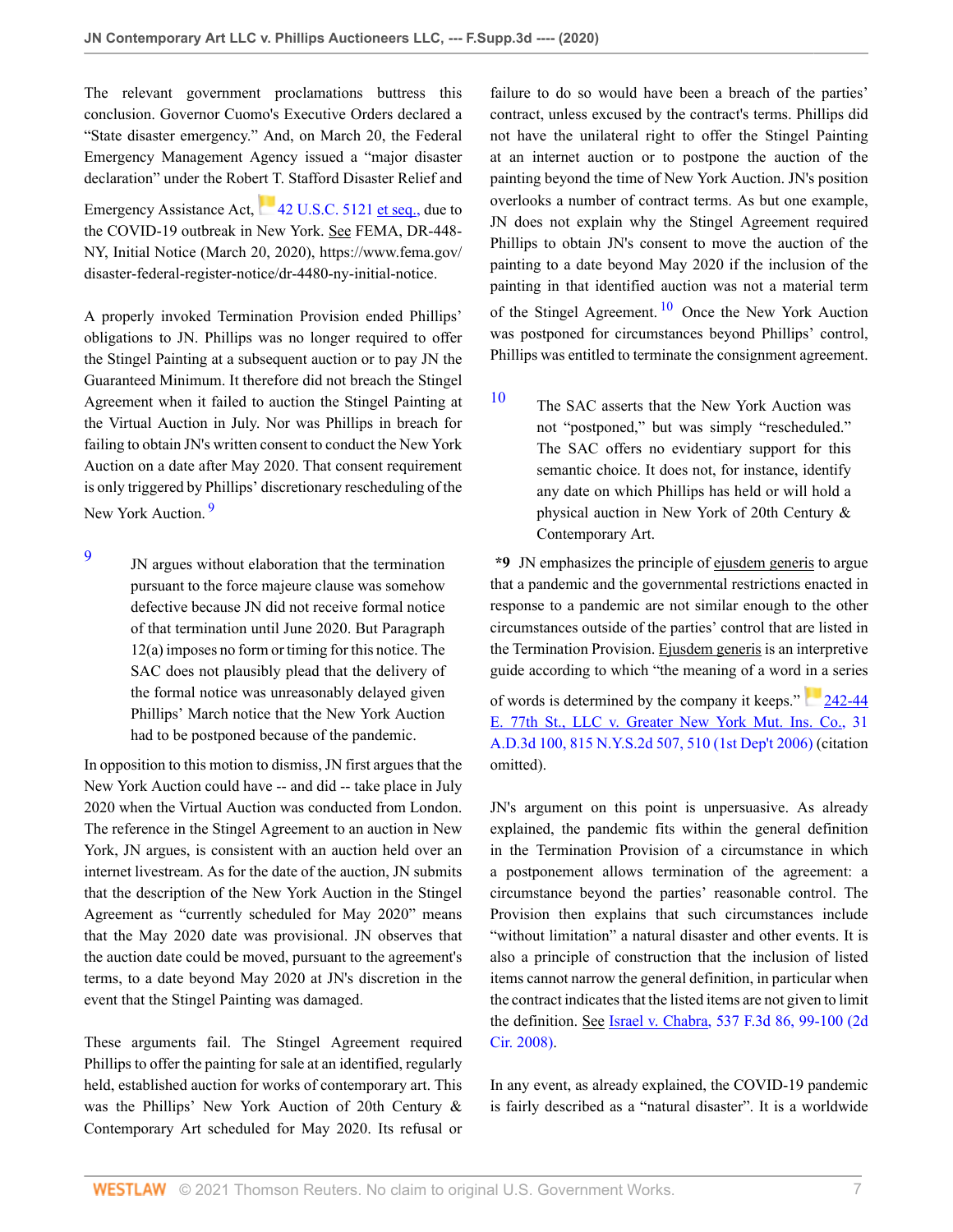public health crisis that has taken untold lives and upended the world economy.

JN next argues that the reference in two Phillips' auction calendars to a "New York auction" shows that Phillips planned to hold the New York Auction in June and then did conduct that auction as the Virtual Auction in July.  $11$  The first calendar accompanied the March 14 announcement that Phillips was postponing all auctions. In the March 14 auction calendar, Phillips advised that its "London and New York 20th Century & Contemporary Art Evening Sales [would] be consolidated into one New York auction" to be held on June 24-25. A subsequent undated auction calendar stated that the London and New York 20th Century & Contemporary Art would be held on July 2 -- i.e., the Virtual Auction.

<span id="page-7-0"></span>[11](#page-7-1) The calendars are attached to the SAC.

As an initial matter, the reference in these calendars to the Virtual Auction as a "New York auction" is evidence extrinsic to the parties' agreement. Consequently, this evidence cannot manufacture an ambiguity in an unambiguous contract. [JA](http://www.westlaw.com/Link/Document/FullText?findType=Y&serNum=2019081996&pubNum=0000506&originatingDoc=I9969e490411311eb960a9329eed1cde2&refType=RP&fi=co_pp_sp_506_397&originationContext=document&vr=3.0&rs=cblt1.0&transitionType=DocumentItem&contextData=(sc.Default)#co_pp_sp_506_397) [Apparel Corp. v. Abboud, 568 F.3d 390, 397 \(2d Cir.](http://www.westlaw.com/Link/Document/FullText?findType=Y&serNum=2019081996&pubNum=0000506&originatingDoc=I9969e490411311eb960a9329eed1cde2&refType=RP&fi=co_pp_sp_506_397&originationContext=document&vr=3.0&rs=cblt1.0&transitionType=DocumentItem&contextData=(sc.Default)#co_pp_sp_506_397) [2009\)](http://www.westlaw.com/Link/Document/FullText?findType=Y&serNum=2019081996&pubNum=0000506&originatingDoc=I9969e490411311eb960a9329eed1cde2&refType=RP&fi=co_pp_sp_506_397&originationContext=document&vr=3.0&rs=cblt1.0&transitionType=DocumentItem&contextData=(sc.Default)#co_pp_sp_506_397). The relevant inquiry is what the parties understood the Stingel Agreement to mean when they executed the agreement, not how Phillips chose to continue its operations after the pandemic disrupted its normal business activities. See [Momberger v. Momberger, 97 A.D.3d 945, 948 N.Y.S.2d](http://www.westlaw.com/Link/Document/FullText?findType=Y&serNum=2028183288&pubNum=0000602&originatingDoc=I9969e490411311eb960a9329eed1cde2&refType=RP&fi=co_pp_sp_602_715&originationContext=document&vr=3.0&rs=cblt1.0&transitionType=DocumentItem&contextData=(sc.Default)#co_pp_sp_602_715) [713, 715 \(3d Dep't 2012\)](http://www.westlaw.com/Link/Document/FullText?findType=Y&serNum=2028183288&pubNum=0000602&originatingDoc=I9969e490411311eb960a9329eed1cde2&refType=RP&fi=co_pp_sp_602_715&originationContext=document&vr=3.0&rs=cblt1.0&transitionType=DocumentItem&contextData=(sc.Default)#co_pp_sp_602_715). Phillips' terminology in calendars scheduling and promoting the Virtual Auction did not amend the Stingel Agreement or alter its right to invoke the Termination Provision.

Next, apparently conceding (as it must) that Phillips could not have held an in-person auction in New York during May 2020, JN asserts that the Stingel Agreement required Phillips to exhaust all efforts to perform under the Stingel Agreement before invoking Paragraph 12(a)'s force majeure clause. JN's argument is not supported by the terms of the parties' agreement or by the law. The parties did not contract for an online auction conducted in July from London. Nor is a party to a contract required to undertake alternative [perf](https://1.next.westlaw.com/Link/RelatedInformation/Flag?documentGuid=Id7b71d4196fb11d9bdd1cfdd544ca3a4&transitionType=InlineKeyCiteFlags&originationContext=docHeaderFlag&Rank=0&contextData=(sc.Default) )ormance before invoking a force majeure clause. See

[Harriscom Svenska, AB v. Harris Corp., 3 F.3d 576, 580](http://www.westlaw.com/Link/Document/FullText?findType=Y&serNum=1993168546&pubNum=0000506&originatingDoc=I9969e490411311eb960a9329eed1cde2&refType=RP&fi=co_pp_sp_506_580&originationContext=document&vr=3.0&rs=cblt1.0&transitionType=DocumentItem&contextData=(sc.Default)#co_pp_sp_506_580) [\(2d Cir. 1993\)](http://www.westlaw.com/Link/Document/FullText?findType=Y&serNum=1993168546&pubNum=0000506&originatingDoc=I9969e490411311eb960a9329eed1cde2&refType=RP&fi=co_pp_sp_506_580&originationContext=document&vr=3.0&rs=cblt1.0&transitionType=DocumentItem&contextData=(sc.Default)#co_pp_sp_506_580) (applying New York Law); [Babcock & Wilcox](http://www.westlaw.com/Link/Document/FullText?findType=Y&serNum=1990077660&pubNum=0000602&originatingDoc=I9969e490411311eb960a9329eed1cde2&refType=RP&fi=co_pp_sp_602_314&originationContext=document&vr=3.0&rs=cblt1.0&transitionType=DocumentItem&contextData=(sc.Default)#co_pp_sp_602_314) [Co. v. Allied-Gen. Nuclear Servs., 161 A.D.2d 350, 555](http://www.westlaw.com/Link/Document/FullText?findType=Y&serNum=1990077660&pubNum=0000602&originatingDoc=I9969e490411311eb960a9329eed1cde2&refType=RP&fi=co_pp_sp_602_314&originationContext=document&vr=3.0&rs=cblt1.0&transitionType=DocumentItem&contextData=(sc.Default)#co_pp_sp_602_314) [N.Y.S.2d 313, 314 \(1st Dep't 1990\).](http://www.westlaw.com/Link/Document/FullText?findType=Y&serNum=1990077660&pubNum=0000602&originatingDoc=I9969e490411311eb960a9329eed1cde2&refType=RP&fi=co_pp_sp_602_314&originationContext=document&vr=3.0&rs=cblt1.0&transitionType=DocumentItem&contextData=(sc.Default)#co_pp_sp_602_314) <sup>[12](#page-7-2)</sup>

<span id="page-7-2"></span>[12](#page-7-3) The authorities on which JN relies are not to the contrary. They state that a force majeure event must prevent performance as defined in the parties' agreement. See, e.g., [Phillips Puerto Rico Core,](http://www.westlaw.com/Link/Document/FullText?findType=Y&serNum=1986104867&pubNum=0000350&originatingDoc=I9969e490411311eb960a9329eed1cde2&refType=RP&fi=co_pp_sp_350_319&originationContext=document&vr=3.0&rs=cblt1.0&transitionType=DocumentItem&contextData=(sc.Default)#co_pp_sp_350_319) [Inc. v. Tradax Petroleum, Ltd., 782 F.2d 314, 319](http://www.westlaw.com/Link/Document/FullText?findType=Y&serNum=1986104867&pubNum=0000350&originatingDoc=I9969e490411311eb960a9329eed1cde2&refType=RP&fi=co_pp_sp_350_319&originationContext=document&vr=3.0&rs=cblt1.0&transitionType=DocumentItem&contextData=(sc.Default)#co_pp_sp_350_319) [\(2d Cir. 1985\)](http://www.westlaw.com/Link/Document/FullText?findType=Y&serNum=1986104867&pubNum=0000350&originatingDoc=I9969e490411311eb960a9329eed1cde2&refType=RP&fi=co_pp_sp_350_319&originationContext=document&vr=3.0&rs=cblt1.0&transitionType=DocumentItem&contextData=(sc.Default)#co_pp_sp_350_319); [Macalloy Corp. v. Metallurg, Inc.,](http://www.westlaw.com/Link/Document/FullText?findType=Y&serNum=2001534724&pubNum=0000602&originatingDoc=I9969e490411311eb960a9329eed1cde2&refType=RP&originationContext=document&vr=3.0&rs=cblt1.0&transitionType=DocumentItem&contextData=(sc.Default)) [284 A.D.2d 227, 728 N.Y.S.2d 14, 14 \(1st Dep't](http://www.westlaw.com/Link/Document/FullText?findType=Y&serNum=2001534724&pubNum=0000602&originatingDoc=I9969e490411311eb960a9329eed1cde2&refType=RP&originationContext=document&vr=3.0&rs=cblt1.0&transitionType=DocumentItem&contextData=(sc.Default)) [2001\)](http://www.westlaw.com/Link/Document/FullText?findType=Y&serNum=2001534724&pubNum=0000602&originatingDoc=I9969e490411311eb960a9329eed1cde2&refType=RP&originationContext=document&vr=3.0&rs=cblt1.0&transitionType=DocumentItem&contextData=(sc.Default)).

<span id="page-7-1"></span>**\*10** JN claims throughout its memorandum of law that Phillips' decision to invoke the force majeure clause was "pretextual." If Phillips was entitled to exercise its contractual right to terminate the Stingel Agreement, its motives for doing so are irrelevant. See [SATCOM Int'l Grp. PLC v. ORBCOMM](http://www.westlaw.com/Link/Document/FullText?findType=Y&serNum=2000376257&pubNum=0000999&originatingDoc=I9969e490411311eb960a9329eed1cde2&refType=RP&originationContext=document&vr=3.0&rs=cblt1.0&transitionType=DocumentItem&contextData=(sc.Default)) [Int'l Partners, L.P., 2000 WL 729110, at \\*21 n.15 \(S.D.N.Y.](http://www.westlaw.com/Link/Document/FullText?findType=Y&serNum=2000376257&pubNum=0000999&originatingDoc=I9969e490411311eb960a9329eed1cde2&refType=RP&originationContext=document&vr=3.0&rs=cblt1.0&transitionType=DocumentItem&contextData=(sc.Default)) [June 6, 2000\);](http://www.westlaw.com/Link/Document/FullText?findType=Y&serNum=2000376257&pubNum=0000999&originatingDoc=I9969e490411311eb960a9329eed1cde2&refType=RP&originationContext=document&vr=3.0&rs=cblt1.0&transitionType=DocumentItem&contextData=(sc.Default)) [Newfield v. General Motors Corp., 84](http://www.westlaw.com/Link/Document/FullText?findType=Y&serNum=1981143654&pubNum=0000602&originatingDoc=I9969e490411311eb960a9329eed1cde2&refType=RP&fi=co_pp_sp_602_241&originationContext=document&vr=3.0&rs=cblt1.0&transitionType=DocumentItem&contextData=(sc.Default)#co_pp_sp_602_241)

[A.D.2d 548, 443 N.Y.S.2d 239, 241 \(2d Dep't 1981\).](http://www.westlaw.com/Link/Document/FullText?findType=Y&serNum=1981143654&pubNum=0000602&originatingDoc=I9969e490411311eb960a9329eed1cde2&refType=RP&fi=co_pp_sp_602_241&originationContext=document&vr=3.0&rs=cblt1.0&transitionType=DocumentItem&contextData=(sc.Default)#co_pp_sp_602_241) As significantly, the SAC recognizes that following the onset of the COVID-19 pandemic Phillips announced that it would postpone all of its live auctions.

# II. Breach of the Basquiat Agreement

JN next pleads that Phillips' breach of the Stingel Agreement also constituted a breach of the Basquiat Agreement. The Basquiat Agreement, JN asserts, was conditioned upon Phillips' performance of the Stingel Agreement.

This claim is dismissed for several reasons. As explained above, Phillips did not breach the Stingel Agreement; it exercised its contractual right to ter[mina](https://1.next.westlaw.com/Link/RelatedInformation/Flag?documentGuid=I69cd0341d81011d9a489ee624f1f6e1a&transitionType=InlineKeyCiteFlags&originationContext=docHeaderFlag&Rank=0&contextData=(sc.Default) )te the agreement following a force majeure event. See  $N$ . Shore Bottling [Co. v. C. Schmidt & Sons, 22 N.Y.2d 171, 176, 292 N.Y.S.2d](http://www.westlaw.com/Link/Document/FullText?findType=Y&serNum=1968126526&pubNum=0000605&originatingDoc=I9969e490411311eb960a9329eed1cde2&refType=RP&fi=co_pp_sp_605_176&originationContext=document&vr=3.0&rs=cblt1.0&transitionType=DocumentItem&contextData=(sc.Default)#co_pp_sp_605_176) [86, 239 N.E.2d 189 \(1968\)](http://www.westlaw.com/Link/Document/FullText?findType=Y&serNum=1968126526&pubNum=0000605&originatingDoc=I9969e490411311eb960a9329eed1cde2&refType=RP&fi=co_pp_sp_605_176&originationContext=document&vr=3.0&rs=cblt1.0&transitionType=DocumentItem&contextData=(sc.Default)#co_pp_sp_605_176) (explaining that performance "is simply carrying out the contract by doing what it requires or permits"). Because Phillips was entitled to terminate the Stingel Agreement, JN cannot complain of nonperformance.

Moreover, the Basquiat Agreement is silent about Phillips' obligations pursuant to the Stingel Agreement. The Basquiat Agreement required JN to execute the Stingel Agreement and Phillips to auction the Basquiat Painting and pay the seller of the Basquiat Painting a guaranteed sum; it did not require Phillips to auction the Stingel Painting or pay JN the Guaranteed Minimum.

<span id="page-7-3"></span>In opposition to dismissal, JN argues that the two agreements were the product of a "trade": JN would guarantee the sale of the Basquiat Painting in exchange for Phillips guaranteeing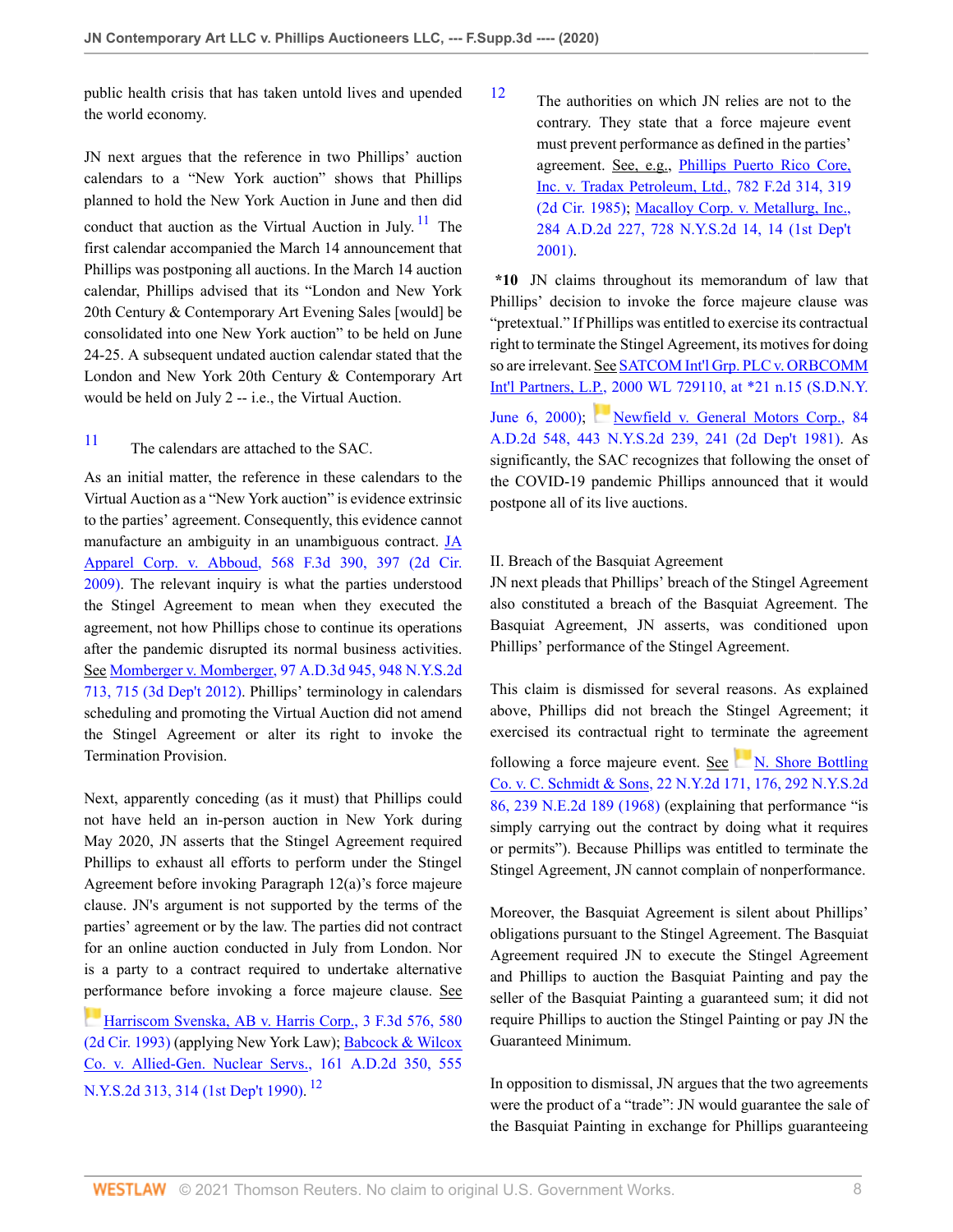the sale of the Stingel Painting. Accepting that statement as accurately describing the parties' motives does not enlarge JN's rights to enforce the contracts as written. Indeed, doing so would be inconsistent with the two Agreements' integration clauses.

III. The Implied Covenant of Good Faith and Fair Dealing JN also claims that Phillips breached the covenant of good faith and fair dealing. "Under New York law, implicit in every contract is a covenant of good faith and fair dealing which encompasses any promises that a reasonable promisee would understand to be included." [Spinelli v. Nat'l Football](http://www.westlaw.com/Link/Document/FullText?findType=Y&serNum=2045472570&pubNum=0000506&originatingDoc=I9969e490411311eb960a9329eed1cde2&refType=RP&fi=co_pp_sp_506_205&originationContext=document&vr=3.0&rs=cblt1.0&transitionType=DocumentItem&contextData=(sc.Default)#co_pp_sp_506_205) [League, 903 F.3d 185, 205 \(2d Cir. 2018\)](http://www.westlaw.com/Link/Document/FullText?findType=Y&serNum=2045472570&pubNum=0000506&originatingDoc=I9969e490411311eb960a9329eed1cde2&refType=RP&fi=co_pp_sp_506_205&originationContext=document&vr=3.0&rs=cblt1.0&transitionType=DocumentItem&contextData=(sc.Default)#co_pp_sp_506_205) (citation omitted). The implied covenant of good faith and fair dealing includes a promise that "neither party to a contract shall do anything that has the effect of destroying or injuring the right of the other party to receive the fruits of the contract, or to violate [the](https://1.next.westlaw.com/Link/RelatedInformation/Flag?documentGuid=I07696070b5d811e88037ff68a1223ab1&transitionType=InlineKeyCiteFlags&originationContext=docHeaderFlag&Rank=0&contextData=(sc.Default) ) party's presumed intentions or reasonable expectations."

**Id.** (citation omitted).

Nevertheless, "under New York law, the implied covenant of good faith and fair dealing cannot be used to impose an obligation that is inconsistent with express contractual terms." [In Touch Concepts, Inc. v. Cellco P'ship, 788](http://www.westlaw.com/Link/Document/FullText?findType=Y&serNum=2036397333&pubNum=0000506&originatingDoc=I9969e490411311eb960a9329eed1cde2&refType=RP&fi=co_pp_sp_506_102&originationContext=document&vr=3.0&rs=cblt1.0&transitionType=DocumentItem&contextData=(sc.Default)#co_pp_sp_506_102) [F.3d 98, 102 \(2d Cir. 2015\).](http://www.westlaw.com/Link/Document/FullText?findType=Y&serNum=2036397333&pubNum=0000506&originatingDoc=I9969e490411311eb960a9329eed1cde2&refType=RP&fi=co_pp_sp_506_102&originationContext=document&vr=3.0&rs=cblt1.0&transitionType=DocumentItem&contextData=(sc.Default)#co_pp_sp_506_102) That is, the implied right may not be used to "defeat[ ] a right that a party actually bargained for." [Spinelli, 903 F.3d at 206](http://www.westlaw.com/Link/Document/FullText?findType=Y&serNum=2045472570&pubNum=0000506&originatingDoc=I9969e490411311eb960a9329eed1cde2&refType=RP&fi=co_pp_sp_506_206&originationContext=document&vr=3.0&rs=cblt1.0&transitionType=DocumentItem&contextData=(sc.Default)#co_pp_sp_506_206). Accordingly, where nonperformance is excused by a contract's force majeure provision, the implied covenant does not require substitute performance. [Harriscom Svenska, 3 F.3d at](http://www.westlaw.com/Link/Document/FullText?findType=Y&serNum=1993168546&pubNum=0000506&originatingDoc=I9969e490411311eb960a9329eed1cde2&refType=RP&fi=co_pp_sp_506_580&originationContext=document&vr=3.0&rs=cblt1.0&transitionType=DocumentItem&contextData=(sc.Default)#co_pp_sp_506_580) [580](http://www.westlaw.com/Link/Document/FullText?findType=Y&serNum=1993168546&pubNum=0000506&originatingDoc=I9969e490411311eb960a9329eed1cde2&refType=RP&fi=co_pp_sp_506_580&originationContext=document&vr=3.0&rs=cblt1.0&transitionType=DocumentItem&contextData=(sc.Default)#co_pp_sp_506_580). Further, in order to survive a motion to dismiss, a complaint must supply "specific factual allegations" of bad faith.[Prospect St. Ventures I, LLC v. Eclipsys Sols. Corp.,](http://www.westlaw.com/Link/Document/FullText?findType=Y&serNum=2007666223&pubNum=0000602&originatingDoc=I9969e490411311eb960a9329eed1cde2&refType=RP&fi=co_pp_sp_602_302&originationContext=document&vr=3.0&rs=cblt1.0&transitionType=DocumentItem&contextData=(sc.Default)#co_pp_sp_602_302) [23 A.D.3d 213, 804 N.Y.S.2d 301, 302 \(1st Dep't 2005\).](http://www.westlaw.com/Link/Document/FullText?findType=Y&serNum=2007666223&pubNum=0000602&originatingDoc=I9969e490411311eb960a9329eed1cde2&refType=RP&fi=co_pp_sp_602_302&originationContext=document&vr=3.0&rs=cblt1.0&transitionType=DocumentItem&contextData=(sc.Default)#co_pp_sp_602_302)

**\*11** "[W]hen a complaint alleges both a breach of contract and a breach of the implied covenant of good faith and fair dealing based on the same facts, the latter claim should be dismissed as redundant." [Cruz v. FXDirectDealer,](http://www.westlaw.com/Link/Document/FullText?findType=Y&serNum=2030812641&pubNum=0000506&originatingDoc=I9969e490411311eb960a9329eed1cde2&refType=RP&fi=co_pp_sp_506_125&originationContext=document&vr=3.0&rs=cblt1.0&transitionType=DocumentItem&contextData=(sc.Default)#co_pp_sp_506_125) [LLC, 720 F.3d 115, 125 \(2d Cir. 2013\).](http://www.westlaw.com/Link/Document/FullText?findType=Y&serNum=2030812641&pubNum=0000506&originatingDoc=I9969e490411311eb960a9329eed1cde2&refType=RP&fi=co_pp_sp_506_125&originationContext=document&vr=3.0&rs=cblt1.0&transitionType=DocumentItem&contextData=(sc.Default)#co_pp_sp_506_125) "[P]arties to an express contract are bound by an implied duty of good faith, but breach of that duty is merely a breach of the

underlying contract." [Spinelli, 903 F.3d at 206](http://www.westlaw.com/Link/Document/FullText?findType=Y&serNum=2045472570&pubNum=0000506&originatingDoc=I9969e490411311eb960a9329eed1cde2&refType=RP&fi=co_pp_sp_506_206&originationContext=document&vr=3.0&rs=cblt1.0&transitionType=DocumentItem&contextData=(sc.Default)#co_pp_sp_506_206) (citation omitted). Dismissal of an implied covenant claim is therefore appropriate where the cause of action "is premised on the same conduct that underlies the breach of contract cause of action and is intrinsically tied to the damages allegedly

resultingfrom a breach of the contract." [MBIA Ins. Corp.](http://www.westlaw.com/Link/Document/FullText?findType=Y&serNum=2024503889&pubNum=0000602&originatingDoc=I9969e490411311eb960a9329eed1cde2&refType=RP&fi=co_pp_sp_602_55&originationContext=document&vr=3.0&rs=cblt1.0&transitionType=DocumentItem&contextData=(sc.Default)#co_pp_sp_602_55) [v. Merrill Lynch, 81 A.D.3d 419, 916 N.Y.S.2d 54, 55 \(1st](http://www.westlaw.com/Link/Document/FullText?findType=Y&serNum=2024503889&pubNum=0000602&originatingDoc=I9969e490411311eb960a9329eed1cde2&refType=RP&fi=co_pp_sp_602_55&originationContext=document&vr=3.0&rs=cblt1.0&transitionType=DocumentItem&contextData=(sc.Default)#co_pp_sp_602_55) [Dep't 2011\)](http://www.westlaw.com/Link/Document/FullText?findType=Y&serNum=2024503889&pubNum=0000602&originatingDoc=I9969e490411311eb960a9329eed1cde2&refType=RP&fi=co_pp_sp_602_55&originationContext=document&vr=3.0&rs=cblt1.0&transitionType=DocumentItem&contextData=(sc.Default)#co_pp_sp_602_55) (citation omitted). "[B]ut where ... there is a dispute over the meaning of the contract's express terms, there is no reason to bar a plaintiff from pursuing both types

of claims in the alternative." [Spinelli, 903 F.3d at 206](http://www.westlaw.com/Link/Document/FullText?findType=Y&serNum=2045472570&pubNum=0000506&originatingDoc=I9969e490411311eb960a9329eed1cde2&refType=RP&fi=co_pp_sp_506_206&originationContext=document&vr=3.0&rs=cblt1.0&transitionType=DocumentItem&contextData=(sc.Default)#co_pp_sp_506_206) (citation omitted).

The SAC does not adequately plead a breach of the implied covenant. JN identifies three breaches as the basis for this claim: (1) Phillips "schemed" to terminate the Stingel Agreement for its own financial benefit and not because of the COVID-19 pandemic; (2) Phillips misrepresented that it was considering offering the Stingel Painting at a subsequent auction, "lull[ing]" JN into believing that Phillips would offer the Stingel Painting for sale, and preventing JN from seeking its consignment with another auction house; and (3) Phillips treated the Stingel Painting differently than the other consigned items that were scheduled to be auctioned at the New York Auction.

The first basis of the implied breach -- that Phillips pretextually cancelled the Stingel Agreement for financial reasons -- is duplicative of its breach of contract claim. It is not distinct from the argument that Phillips had an obligation to perform under the Stingel Agreement. Furthermore, the damages that JN seeks for this claim are identical to those it seeks for its breach-of-contract claims. The claim for a violation of the implied duty therefore mirrors JN's breach of contract claim and is dismissed.

Because the Termination Provision of the Stingel Agreement gave Phillips the right to terminate that agreement, JN's other two theories of breach must also be dismissed. It cannot be a breach of the implied covenant of good faith and fair dealing to do what a contract explicitly authorizes a party to do. Therefore, the fact that, before terminating the contract, Phillips discussed with JN that it was considering moving the Stingel Painting to a November 2020 auction or that it moved other consigned items to the Virtual Auction in July do not constitute breaches of the Stingel Agreement or of the implied covenant. Finally, the SAC fails to plead adequately that Phillips acted in bad faith when it chose to exercise its contractual right to terminate the Stingel Agreement.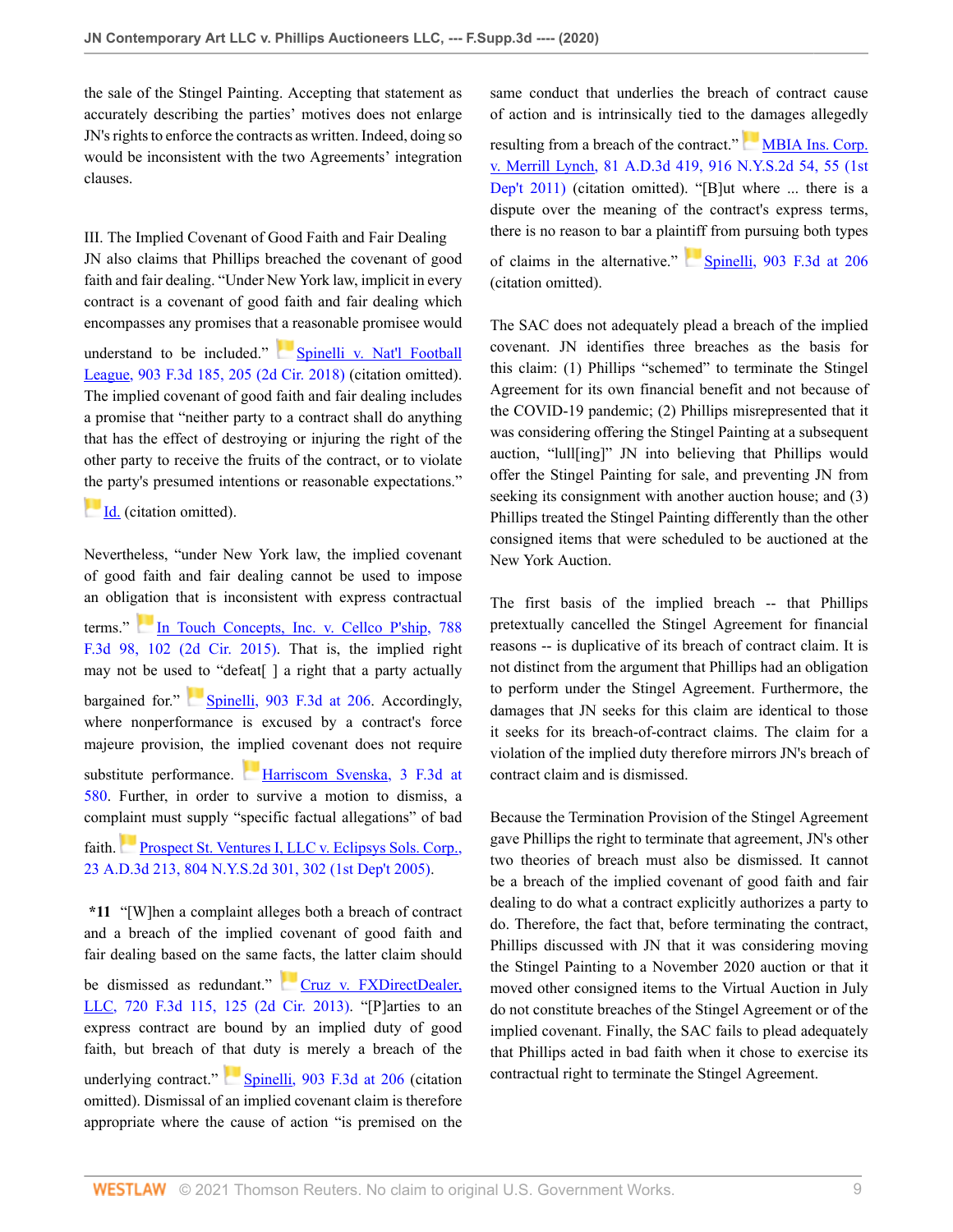In opposing this motion, JN first argues that it may proceed with this claim because material terms of the Stingel Agreement are in dispute. As noted above, however, there can be no reasonable dispute about those terms of the Stingel Agreement that are material to this action. JN cannot fashion a breach of the implied duty claim out of a meritless construction of the parties' agreement.

<span id="page-9-1"></span>Next, JN attempts to craft an entirely different theory of breach.  $\frac{13}{13}$  $\frac{13}{13}$  $\frac{13}{13}$  JN argues that its implied covenant claim survives because Phillips was under an obligation to notify JN promptly if Phillips intended to cease performance. This theory fares no better. As of March, JN was on notice that there would be no New York Auction held in May 2020. On or about June 1, Phillips formally terminated the parties' agreement. The Stingel Agreement imposed no duty on Phillips to provide earlier notice of the termination.

<span id="page-9-0"></span>[13](#page-9-1) JN was given two opportunities to amend its complaint, one of which followed the filing of a prior motion to dismiss. It elected not to include this theory of breach in the SAC. Although outside the pleadings, the Court will consider this theory.

# IV. Breach of Fiduciary Duty

**\*12** JN asserts that Phillips breached its fiduciary duty to JN. Under New York law, the elements of a claim for breach of fiduciary duty are "(i) the existence of a fiduciary duty; (ii) a knowing breach of that duty, and (iii) damages resulting therefrom." [Spinelli, 903 F.3d at 207](http://www.westlaw.com/Link/Document/FullText?findType=Y&serNum=2045472570&pubNum=0000506&originatingDoc=I9969e490411311eb960a9329eed1cde2&refType=RP&fi=co_pp_sp_506_207&originationContext=document&vr=3.0&rs=cblt1.0&transitionType=DocumentItem&contextData=(sc.Default)#co_pp_sp_506_207) (citation omitted). Fiduciaries have a duty to act for the benefit of the principal, subject to the caveat that this duty can be modified by contract. See [Marc Jancou Fine Art Ltd. v. Sotheby's, Inc.,](http://www.westlaw.com/Link/Document/FullText?findType=Y&serNum=2030881617&pubNum=0000602&originatingDoc=I9969e490411311eb960a9329eed1cde2&refType=RP&originationContext=document&vr=3.0&rs=cblt1.0&transitionType=DocumentItem&contextData=(sc.Default)) [107 A.D.3d 637, 967 N.Y.S.2d 649, 649 \(1st Dep't 2013\)](http://www.westlaw.com/Link/Document/FullText?findType=Y&serNum=2030881617&pubNum=0000602&originatingDoc=I9969e490411311eb960a9329eed1cde2&refType=RP&originationContext=document&vr=3.0&rs=cblt1.0&transitionType=DocumentItem&contextData=(sc.Default)); [Reale v. Sotheby's, Inc., 278 A.D.2d 119, 718 N.Y.S.2d 37,](http://www.westlaw.com/Link/Document/FullText?findType=Y&serNum=2000655414&pubNum=0000602&originatingDoc=I9969e490411311eb960a9329eed1cde2&refType=RP&fi=co_pp_sp_602_38&originationContext=document&vr=3.0&rs=cblt1.0&transitionType=DocumentItem&contextData=(sc.Default)#co_pp_sp_602_38) [38 \(1st Dep't 2000\)](http://www.westlaw.com/Link/Document/FullText?findType=Y&serNum=2000655414&pubNum=0000602&originatingDoc=I9969e490411311eb960a9329eed1cde2&refType=RP&fi=co_pp_sp_602_38&originationContext=document&vr=3.0&rs=cblt1.0&transitionType=DocumentItem&contextData=(sc.Default)#co_pp_sp_602_38); see also [Restatement \(Second\) of Agency](http://www.westlaw.com/Link/Document/FullText?findType=Y&serNum=0288873345&pubNum=0101579&originatingDoc=I9969e490411311eb960a9329eed1cde2&refType=TS&originationContext=document&vr=3.0&rs=cblt1.0&transitionType=DocumentItem&contextData=(sc.Default)) [§ 387 \(1958\)](http://www.westlaw.com/Link/Document/FullText?findType=Y&serNum=0288873345&pubNum=0101579&originatingDoc=I9969e490411311eb960a9329eed1cde2&refType=TS&originationContext=document&vr=3.0&rs=cblt1.0&transitionType=DocumentItem&contextData=(sc.Default)) (emphasis supplied) ("Unless otherwise agreed, an agent is subject to a duty to his principal to act solely for the benefit of the principal in all matters connected with his agency.").  $^{14}$  $^{14}$  $^{14}$ 

<span id="page-9-3"></span><span id="page-9-2"></span>

[14](#page-9-3) Other courts in this district have applied this principle to the consignor-consignee relationship. See, e.g., [Mickle v. Christie's, Inc., 207 F.](http://www.westlaw.com/Link/Document/FullText?findType=Y&serNum=2002407190&pubNum=0004637&originatingDoc=I9969e490411311eb960a9329eed1cde2&refType=RP&fi=co_pp_sp_4637_244&originationContext=document&vr=3.0&rs=cblt1.0&transitionType=DocumentItem&contextData=(sc.Default)#co_pp_sp_4637_244) [Supp. 2d 237, 244 \(S.D.N.Y. 2002\)](http://www.westlaw.com/Link/Document/FullText?findType=Y&serNum=2002407190&pubNum=0004637&originatingDoc=I9969e490411311eb960a9329eed1cde2&refType=RP&fi=co_pp_sp_4637_244&originationContext=document&vr=3.0&rs=cblt1.0&transitionType=DocumentItem&contextData=(sc.Default)#co_pp_sp_4637_244) ("It is also elementary agency law doctrine, however, that the legal duties of an agent may be defined and circumscribed by agreement between principal and

# agent."); [Greenwood v. Koven, 880 F. Supp.](http://www.westlaw.com/Link/Document/FullText?findType=Y&serNum=1995072259&pubNum=0000345&originatingDoc=I9969e490411311eb960a9329eed1cde2&refType=RP&fi=co_pp_sp_345_194&originationContext=document&vr=3.0&rs=cblt1.0&transitionType=DocumentItem&contextData=(sc.Default)#co_pp_sp_345_194) [186, 194 \(S.D.N.Y. 1995\)](http://www.westlaw.com/Link/Document/FullText?findType=Y&serNum=1995072259&pubNum=0000345&originatingDoc=I9969e490411311eb960a9329eed1cde2&refType=RP&fi=co_pp_sp_345_194&originationContext=document&vr=3.0&rs=cblt1.0&transitionType=DocumentItem&contextData=(sc.Default)#co_pp_sp_345_194) ("Christie's fiduciary responsibilities may be modified by agreement.").

JN's claim for breach of fiduciary duty is dismissed. Phillips owed JN a fiduciary duty by virtue of the consignment relationship. Accordingly, Phillips owed a duty of loyalty to JN and was required to conduct the consignment faithfully with JN's business interests at the forefront. The scope of its duty, however, was modified by the parties' contract. That contract included a force majeure clause which permitted termination of the parties' agreement.

<span id="page-9-5"></span>JN complains, in substance, that Phillips terminated the Stingel Agreement because it believed the market for the Stingel Painting had deteriorated and used the COVID-19 pandemic as pretext to do so.  $15$  Whether Phillips' conduct violated its fiduciary duty to JN, however, depends upon how the Stingel Agreement shaped that duty. As already explained, the Stingel Agreement unambiguously entitled Phillips to terminate the consignment arrangement following a force majeure event.

<span id="page-9-4"></span>[15](#page-9-5) In this connection, JN alleges (1) that Phillips did not inform JN that it would pretextually terminated the Stingel Agreement; (2) that Phillips did not inform JN that it would terminate the Stingel Agreement because of a perceived weakness in the market for the Stingel Painting; (3) that Phillips treated the Stingel Painting differently than other consignments; (4) that Phillips' termination of the contract depressed the value of the Stingel Painting; (5) that Phillips acted in its own financial interest; and (6) that Phillips placed its own interests ahead of JN's interests.

JN argues in opposition to this motion to dismiss that a dismissal would ignore the "vast scope of the fiduciary duties [Phillips] owed to plaintiff." But again, the scope of those duties was circumscribed by the parties' armslength agreement. Because JN has not adequately alleged that Phillips failed to comply with the terms of their agreement, it also has not alleged that Phillips breached its fiduciary duty. Phillips' motive in doing what the parties' agreement explicitly permitted it to do is irrelevant. Therefore, the assertion that Phillips' decision was motivated by its own financial interest does not save the breach of fiduciary duty claim.